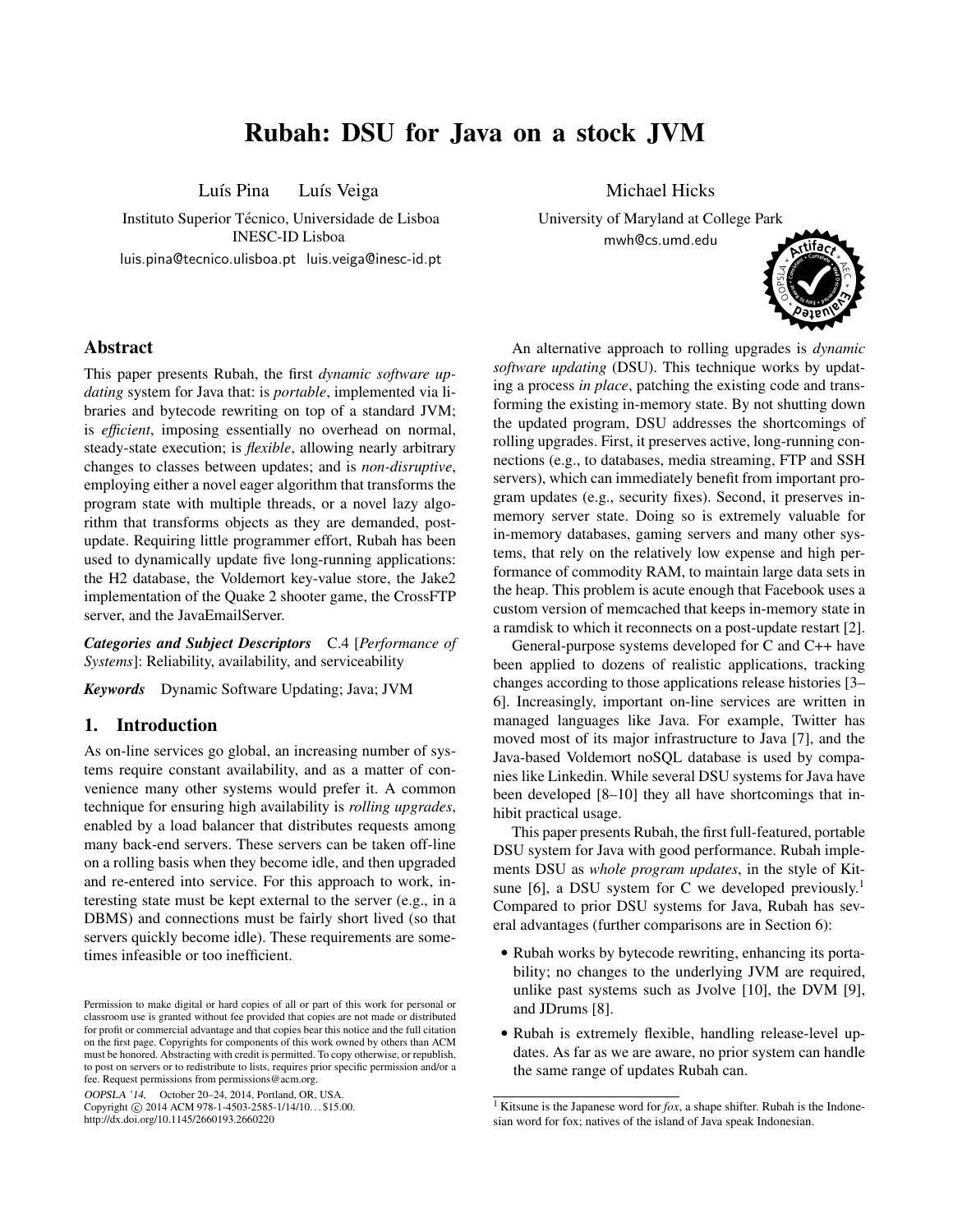• Rubah enjoys good steady-state performance: supporting updating imposes negligible (-1.0–2.5%) overhead on normal execution for our benchmarks when using a production-quality VM, whereas prior systems either did not work with production VMs (Jvolve used Jikes) or imposed high overheads (e.g., DuSTM [11] imposed overheads of more than 50% on similar benchmarks).

In addition, Rubah uses two novel algorithms to reduce the pause in application execution while the application's state is being transformed. Rubah's *parallel* algorithm speeds up the standard algorithm by parallelizing it. Rubah's *lazy* algorithm injects *proxy objects* that mediate access to outdated instances; when accessed, the proxy triggers the target object's transformation and then removes itself, to avoid adding further indirection overhead. The proxy implementation and data structures are wait-free, which means that the original program cannot deadlock/livelock due to an update.

We have used Rubah with Oracle's production HotSpot VM to dynamically update five long-running applications: the H2 SQL relational database; the Voldemort key-value store, used in practice by LinkedIn; Jake2, a Quake2 port translated to Java; CrossFTP, an FTP server written in Java; and JavaEmailServer, an POP3/SMTP server written in Java. We modified these applications by hand to support updates in Rubah and found that the amount of effort required correlates with the application's control-flow structure rather than with the application's size. This effort added from 29 to 267 lines of code and is a one-time effort: Once the first version supports Rubah, subsequent versions require little, if any, modification. We also wrote code to transform the state between four versions of CrossFTP, three versions of H2 and JavaEmailServer, and two versions of Voldemort. This effort must be done for each supported version and is a function of the number of classes with a different representation between versions. Rubah automates the majority of this process and so we only had to write a total of 114 lines of code for all the updates we tested.

Performance experiments using benchmarks for Voldemort, H2, and CrossFTP found that the overhead Rubah imposes (-1.0%–2.5%) is well within the noise on modern systems [12]. We also found that our state transformation algorithms reduce the update-time pause. The parallel algorithm performed nearly 4 times faster than the single-threaded version for larger heaps. However, for larger heaps, the total pause time can still be high (tens of seconds to minutes). By contrast, when using the lazy algorithm on real updates to H2 and Voldemort, the pause time was typically 2–3 seconds, regardless of the heap size, and the application recovered 90% of the steady-state performance in 30 seconds or less.

In summary, Rubah represents the first portable, performant, full-featured DSU system developed for Java, and represents an important step toward practical use.



Figure 1. Deploying a program, and preparing and installing an update for it, using Rubah. Square boxes represent artifacts: Compiled code (jar/class), source code (java), or update descriptors (desc). Round boxes represent tools: Rubah's driver, analyzer, and updater, and the unmodified Java compiler (javac).

# 2. Dynamic Software Updating with Rubah

This section describes how Rubah supports dynamic updating for Java programs, with its design inspired by Kitsune's approach for C [6], but employing new algorithms (Section 3) and a novel implementation strategy (Section 4).

### 2.1 Workflow

The workflow for using Rubah is given in Figure 1. Prior to deploying the initial version of a program (which we call "version 0" or  $v_0$ ), that version's code (v0.jar) is given to the Rubah *analyzer* tool, which produces a *version descriptor*  $(v_0, \text{desc})$  that contains meta-data, such as the list of all updatable classes, for that version. The program is executed by Rubah's *driver*, which takes the application's classes and the descriptor. The driver uses a custom classloader that intercepts each class that the application loads and performs a semantics-preserving bytecode transformation that adds support for future updates to the loaded class, most notably in support of state transformation, discussed below.

Once a new version of the program is available (which we call "version 1", or  $v_1$ ), the developer prepares a dynamic update by passing the new code (v1.jar) and the  $v_0$ descriptor to the analyzer, which produces, along with the  $v_1$  descriptor, an *update class* (UpdateClass.java) that describes how existing objects should be changed to work with the new code. The programmer can customize this class as needed, and then compile it using the analyzer-produced skeleton.jar as a placeholder for the old-version classes.

The dynamic update is deployed by the *updater*, which signals the running driver, providing the new code and the update class. The driver then deploys the update in three stages. In the first stage, *quiescence*, the driver gets each thread to a point at which it is safe to perform the update.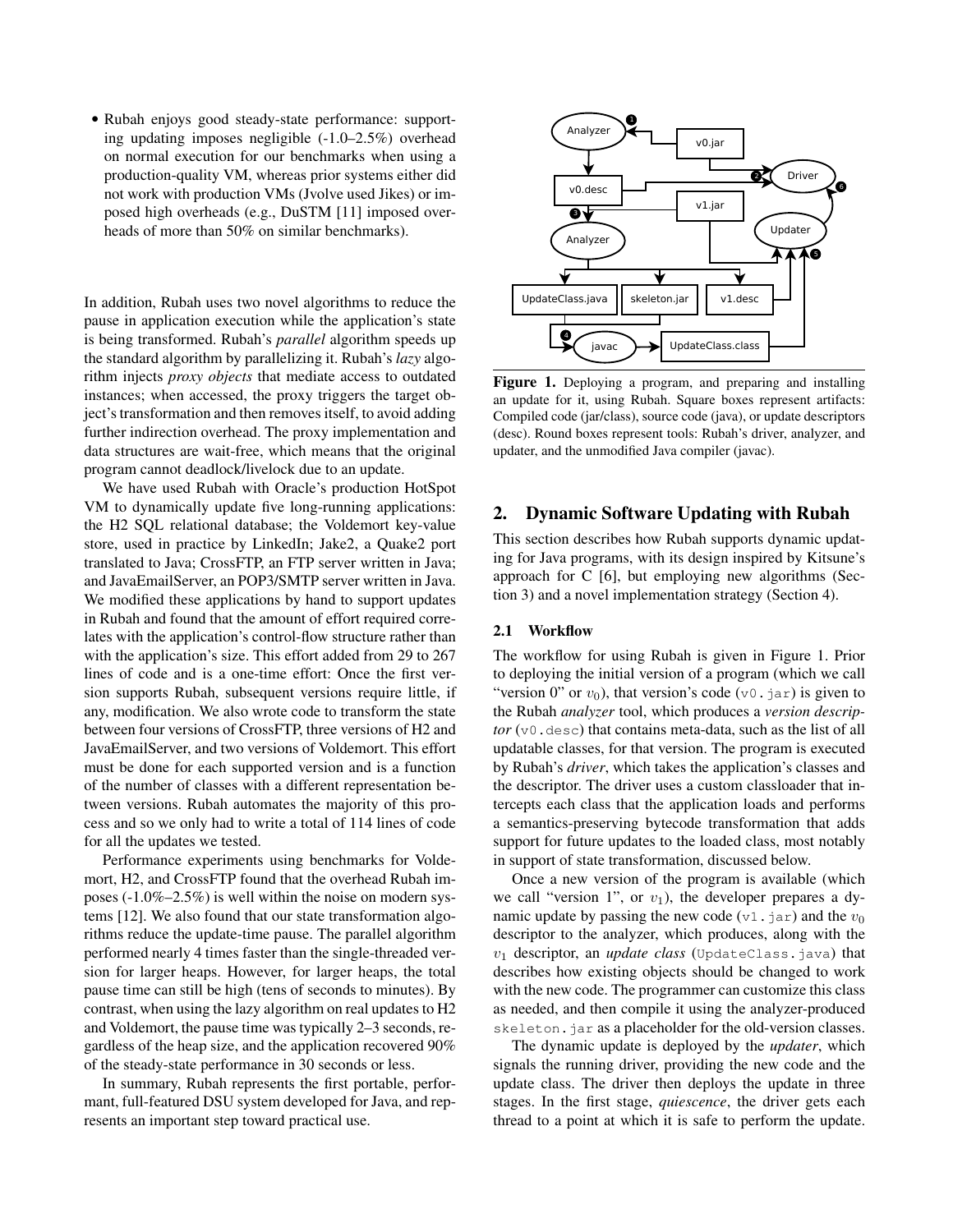In the second stage, *state transformation*, the driver initiates (and may complete) the modification of object instances whose class changed (according to the update class). In the final stage, *control flow migration*, each thread is restarted and shepherded to a point equivalent to the one at which the update took place. At this point, the update is logically complete. Future versions repeat steps 3–6 in the figure.

This approach is extremely flexible. Rubah permits changing any class in an arbitrary manner, with few exceptions, whereas past approaches often limit which classes can be changed, and in what ways. For Rubah, the only classes that cannot be updated are the Java runtime classes and libraries (e.g., Java collections). *Updatable classes* can directly reference non-updatable classes but not the reverse, due to issues involving the bootstrap class path of a Java application [13]. Of course, library classes do not directly reference application classes, so this restriction poses no practical difficulty.

Rubah requires the programmer to write (or retrofit) the program so that the update process works properly. In particular, to help with quiescence, the programmer must insert *update points* that identify safe moments to perform updates. The programmer must also add code to perform control flow migration. Finally, for each new version that comes out, the programmer may also need to customize the default update class. In the remainder of this section we describe what must be done, using an example.

## 2.2 Example

Figure 2 shows a simplified version of a method from the H2 database that we modified to support updating. The changes we made are highlighted. While much of figure constitutes modifications, bear in mind that most of the application logic is in methods like process, which require no changes. In our experience, code changes to support updating are small, requiring on the order of 100 lines of code, and stable, typically requiring no changes between versions.

Ignoring the highlighted code for now, we can see that this method handles client connections. The method starts by parsing the client data and negotiating the protocol parameters (lines 3 to 8). Then, it executes every client command by calling method process (line 14) inside an infinite loop (lines 11 to 22). Method process blocks until the client issues the next command, executes that command, and returns.

Note the complex handling of exceptions, typical in server methods. All recoverable exceptions thrown inside the process method are sent back to the client (line 20), and non-recoverable exceptions are logged (line 27, which catches exceptions re-thrown by the sendError method). A **finally** block ensures that the connection is closed when the server method exits (line 30).

## 2.3 Update Points and Quiescence

The light gray highlighted code in the figure is related with update points [3]. In Rubah, update points are simply calls to method **Rubah**.update. This method takes a string as its

```
1 public void run() {
 2 if (!Rubah.isUpdating()) {<br>3 transfer.init();
            transfer.init();
 4 trace("Connect");<br>5 // Parse client v
 5 // Parse client version<br>6 // Negotiate protocol p
 6 // Negotiate protocol params<br>7 transfer.flush();
 7 transfer.flush();<br>8 trace("Connected"
 \begin{array}{c} 8 \\ 9 \end{array} trace ("Connected");
\begin{array}{ccc} 9 & \textbf{0} \\ 10 & \textbf{t} \end{array}10 try {
            while (!stop) {
12 try {
                  Rubah.update("process");
14 process();<br>15 } catch (Upd
15 } catch (UpdateRequestedException e) {<br>16 continue;
                  continue:
17 } catch (UpdatePointException e) {<br>18 throw e;
18 throw e;<br>19 } catch (T)
                 catch (Throwable e) {
20 sendError(e);
21 }
\begin{array}{ccc} 22 & & & \text{ } \\ 23 & & & \text{ } \text{ } \end{array}23 trace("Disconnect");<br>24    | catch (UpdatePointEx
24 } catch (UpdatePointException e) {
25 throw e;<br>26 } catch (T
26 } catch (Throwable e) {<br>27 server.traceError(e):
            server.traceError(e);
28 } finally {
29 if (!Rubah.isUpdateRequested())<br>30 close():
               close();
31 }
32 }
```
Figure 2. Example adapted from H2 TcpServerThread featuring logic related with update points (gray highlight) and control-flow migration (black highlight).

sole argument, which is a label intended to identify logically distinct program points. The example in Figure 2 shows an update point placed on line 13. This is a good place to put an update point because the program is *quiescent*: <sup>2</sup> At this point it has finished processing the last client command and has not started to process the next one. State relevant to an update is not in the middle of being modified.

We designed Rubah to be directly applicable to programs with a control-flow structure similar to this example, which in our experience is typical of high-availability programs [15], i.e., each thread has a long-running loop to process internal or external requests, and the head of this loop is a point where the program is naturally quiescent.

When an update becomes available, the program may be blocked waiting for some I/O operation. To avoid an undue delay to the update, Rubah requires the program to either: (1) Use non-blocking sockets and select operations, which are blocking but can be interrupted without closing the socket [16]; or (2) have each thread voluntarily wakeup from I/O calls frequently and reach an update point be-

<sup>2</sup> Note that our definition of quiescence differs from (and is not comparable to) that of some prior work [14], which defines it to mean that all updated functions are inactive, i.e., not running.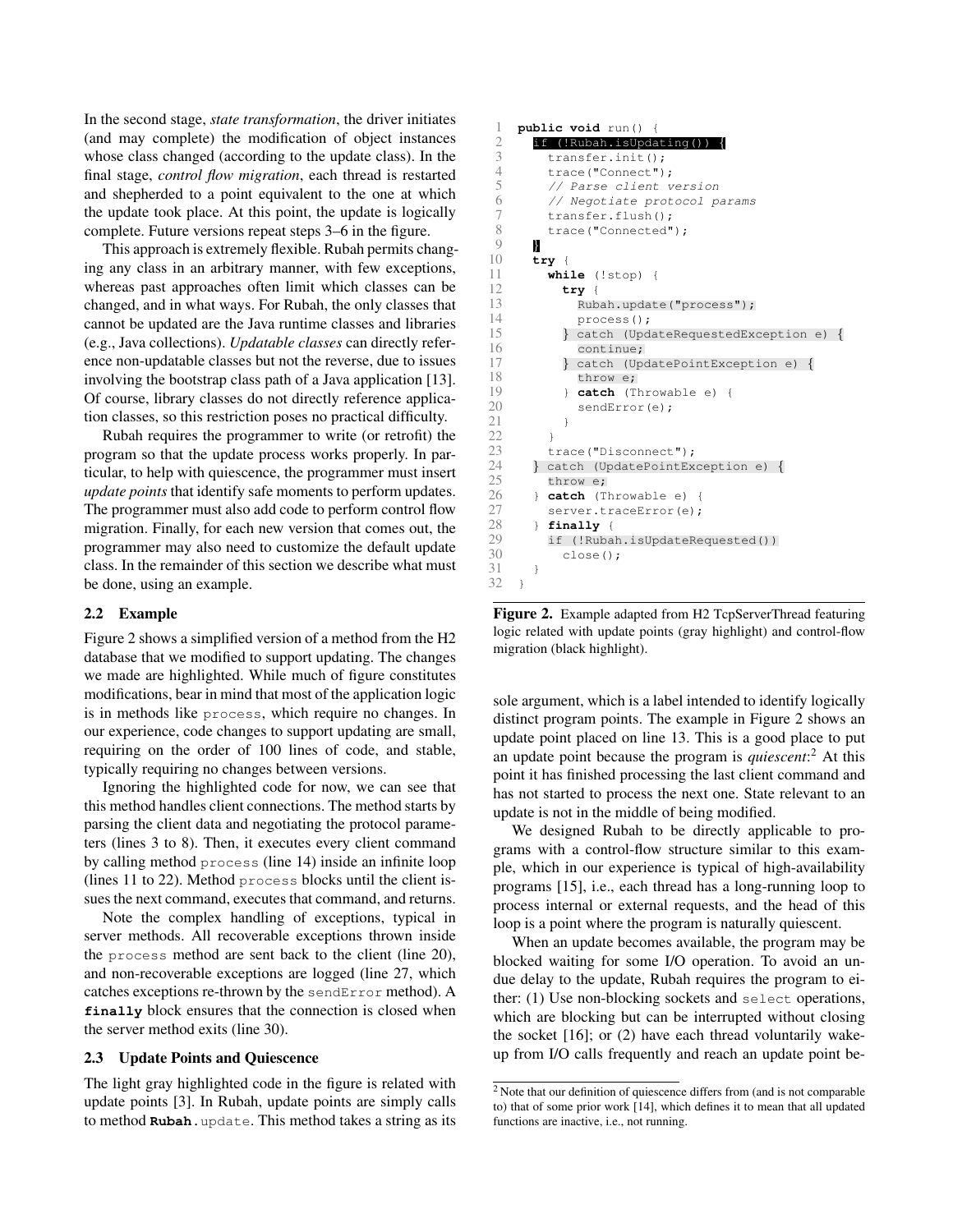fore blocking again. Rubah provides an API that simplifies retrofitting a program to use non-blocking I/O, if needed; we used this API for the H2 database, CrossFTP server, and JavaEmailServer (see Section 5.1). In the example, process throws an UpdateRequestedException if interrupted by an update. This exception is caught on line 16 and the loop soon reaches the update point on line 13.

Method **Rubah**.update throws an UpdatePointException when an update is available; unhindered, this exception will ultimately reach a Rubah-provided wrapper for a thread's run (or main) method, where it is caught and dealt with. The thread wrapper is implemented in the class RubahThread, which is a drop-in replacement for class java.lang.Thread that applications must use. Of course, the exception may be caught by intervening **catch** blocks in the application, so the developer may need to make changes to avoid this (lines 18 and 25). The developer also needs to ensure that the exception does not change any state by being propagated, therefore actions within finally blocks must be guarded to account for possible updates (line 29).

When all threads have been stopped at update points, the program is quiescent, and the update may take place. This happens in two steps: *state transformation*, which loads in new and updated classes and transforms existing objects to use those new classes, and *control-flow migration*, which returns the threads to their logically correct positions in the (new) application code. We defer discussion of state transformation to Section 2.5 and discuss control-flow migration next, completing the explanation of the code in our example.

#### 2.4 Control-flow Migration

The goal of the control-flow migration is to return each program thread to an update point in the new version that is equivalent to the point at which it stopped in the previous version. Rubah begins control-flow migration by re-starting each thread's (possibly updated) run method (or the main method for the main thread, if it is still alive). Each thread eventually reaches, and blocks at, an update point with same label as the update point at which the thread quiesced originally. Once all threads have so blocked, control-flow migration is complete, and all threads may continue. Besides application threads and the main thread, Rubah also supports control-flow migration of thread pools.

When a thread starts for the first time, it typically performs initialization actions that should not be re-performed during control-flow migration. In our example, lines 3 to 8 negotiate protocol parameters with the client, and this negotiation should not be repeated, post update. To avoid initialization code, Rubah provides API calls that the developer can use to determine whether a thread is running for the first time or as a result of an update. In our example, line 2 guards the initialization code with a call to **Rubah**.isUpdating which returns **true** if called while performing the controlflow migration and **false** otherwise.

```
1 class UpdateClass {
2 void convert (<br>3 v0.\text{org.h2}v0.org.h2.store.PageStore o0,
4 v1.org.h2.store.PageStore o1) {
5 ol.readCount = 0L;<br>6 ol.writeCount = 0L6 ol.writeCount = 0L;<br>
7 ol.writeCountBase =
           ol.writeCountBase = o0.writeCount;
\begin{array}{ccc} 8 & & \rightarrow \\ 9 & & \rightarrow \end{array}\rightarrow
```
Figure 3. Example adapted from H2 of an update class with a single instance conversion method.

Note that some systems, like UpStare [17], attempt to perform control-flow migration automatically. Following Kitsune, Rubah prefers the manual approach because (a) it makes the updating process manifest in the program code and thus easier for the programmer to reason about, and (b) it imposes less overhead than would full support for programwide stack unwinding and rewinding (as in UpStare).

#### 2.5 State transformation

Prior to restarting each thread, Rubah performs state transformation to convert the existing program's objects to use the updated classes. Conceptually, this happens by visiting each object in the heap that might have been affected by an update and *transforming* it to work with the new version's code. In most cases this transformation is simple; e.g., version  $v_0$  of a class has two fields while version  $v_1$  has three, and the newly added field is initialized with its default value. In rare cases the transformation is more involved, and so the programmer can specify what to do in the update class.

Figure 3 shows an example of an update class, which specifies the transformation. This example has a single *instance conversion method* that transforms instances of class org.h2.store.PageStore by taking an existing instance  $\circ$ 0 that belongs to version  $v_0$  and using it to initialize the equivalent new instance  $\circ 1$  that shall take  $\circ 0$ 's place in  $v_1$ .

Update classes have one instance conversion method for each class that has a different set of fields from version  $v_0$  to version  $v_1$ . Even if the set of fields is the same, with regards to name and type, the developer can define instance conversion methods to account for fields whose semantics changes. If a field has changed neither name nor type, then Rubah copies its value from the old to new version by default; the developer can override this behavior by assigning to the field in the conversion method. Update classes may also define *static conversion methods* to transform static fields.

In Figure 3, field writeCount in  $v_0$  tracks the total number of bytes ever written to a particular store. Version  $v_1$  renames field writeCount to writeCountBase and introduces two new fields, readCount and writeCount, that track how many bytes were read/written since the store was opened. The transformation code copies the value from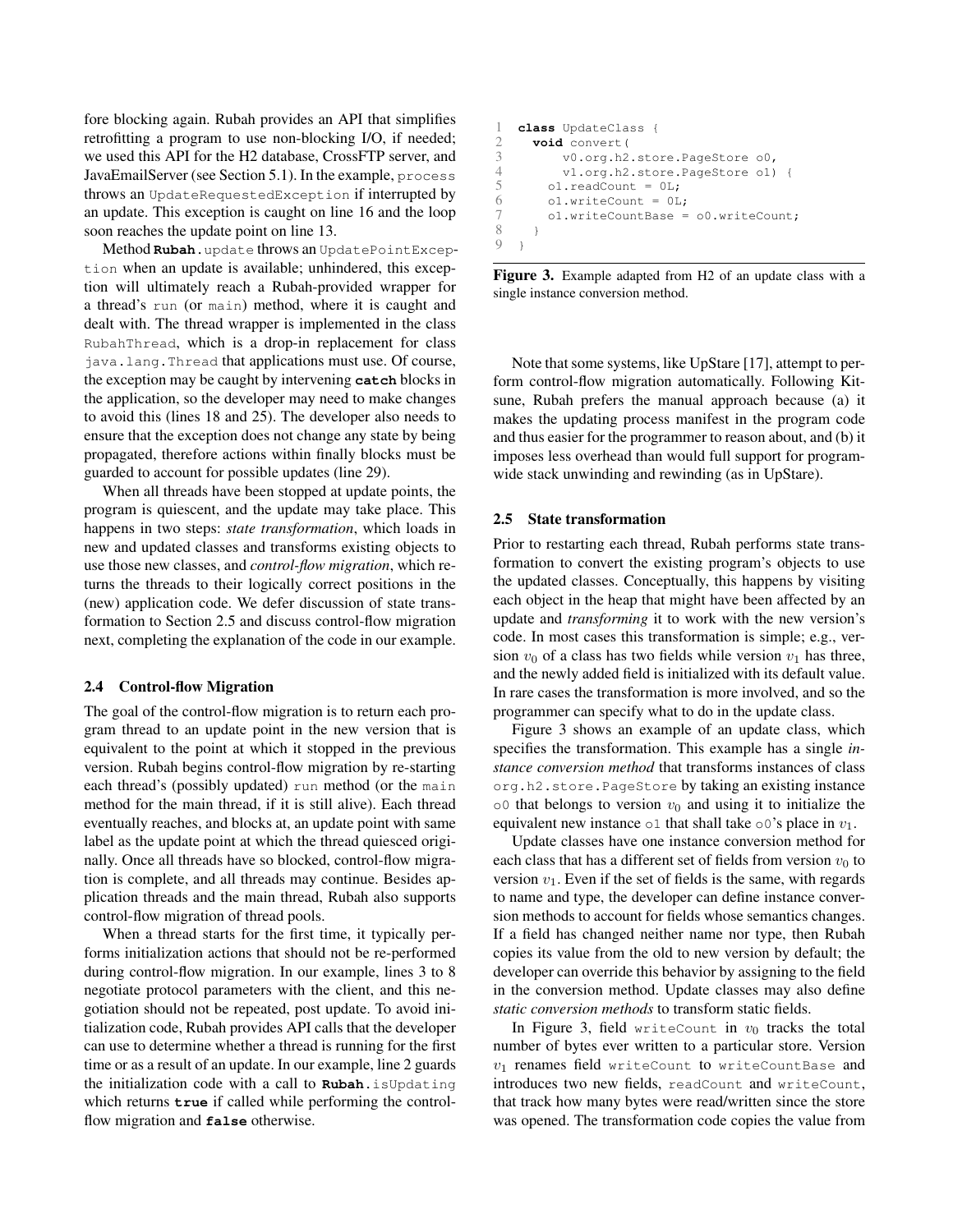the renamed field in line 7 and sets to zero the two new fields in lines 5 and 6. This transformation code makes the store act as if it was opened when the update took place.

The arguments of the conversion method in Figure 3 are *skeleton classes*, which as the name implies, have been stripped of a lot of the original's contents: all methods are removed, and all fields are made public (so as to be accessible to the update class's code). Each class is placed in a distinct namespace, depending on its version, allowing the developer to refer to version  $v_0$  or  $v_1$  unambiguously and still use the regular Java compiler to compile the update class.

Rubah's analyzer generates a default update class that the programmer may customize. The analyzer compares  $v_0$  and  $v_1$  and matches fields by owner class name, field name, and field type. It generates a conversion method for each class with unmatched/changed fields that initializes those fields to a default value (0, **false**, or **null**). The developer then "fills in the blanks."

Rubah's state transformation algorithms are responsible for finding outdated instances and updating them via the update class. We have developed two algorithms, a *parallel* one and a *lazy* one, which have different tradeoffs. These algorithms constitute one of the main contributions of this work, and so are discussed in detail in the next section.

Once the programmer has suitably modified the update class, the update can be tested for correctness, e.g., using the strategies proposed in our prior work [15, 18]. In brief: For tests whose outcome should be the same in both the old and new version (e.g., because the tested features are unaffected by the update), we can run the test and update the program at various moments during the test, making sure the test still passes. For tests relevant only to the new version, e.g., because they test a new feature, we can establish the initial state using old-version commands, updating at any time while doing so, and then complete the test at the new version, ensuring it still passes. We may need to construct new tests when the new-version behavior is incompatible with old-version behavior but the update supports a kind of intermediate view. This could happen, say, when the new version imposes a connection limit, but that limit is exceeded when the update takes place; we might nevertheless like to preserve existing connections until going below the limit. A new test would have to be written to establish that the update does indeed ensure this behavior. More details can be found in our prior papers.

# 3. State Transformation Algorithms

Once the current version of the program becomes quiescent, Rubah initiates the process of transforming the program's *outdated* objects, that is, those whose (own or ancestor) class has been changed by the update.

Rubah supports two novel state transformation algorithms. The first, *parallel* algorithm transforms all outdated objects eagerly, using multiple threads, while the program is stopped. The second, *lazy* algorithm transforms each outdated object as late as possible, just before the program attempts to use the object after the update takes place. This section describes each algorithm in detail.

## 3.1 Notation

The algorithms are presented in Java-like pseudocode, with the differences from Java made for readability:

- Brackets are omitted, and indentation determines scope.
- We use a map visited to keep track of visited objects. The map associates outdated objects with their transformed versions (or with themselves, if they have not changed). We write visited  $[key] = val$  to associate key with val, and retrieve the current mapping by writing visited[key]; if no mapping for key (yet) exists, this expression yields  $\perp$ .
- Visiting each field in an object, used to compute the transitive closure of the object graph, is written using notation: **for** (**Field** f : obj) ... obj.f ....
- We use atomic *compare and swap* (CAS) to ensure safe concurrency. The expression **CAS**(lval, expectVal, setVal) atomically sets the *l-value* lval to setVal assuming that lval's contents are currently expectVal, in which case setVal is returned, otherwise the current contents are. Thus, if  $\circ b$  i.  $f=0$ , then the expression **CAS**( $obj.f,0,1$ ) sets  $obj.f$  to be 1, and returns 1, at which point the expression  $CAS$  (obj.f, 0, 2) would make no change to  $obj.f$  and return 1. We assume the map supports atomic semantics so that  $map[key]$  can be used as an l-value, i.e., **CAS**(map[key],expect, newKey) denotes an atomic map insertion.

We explain how we actually implement some of these notational conveniences in our prototype in the next section.

## 3.2 Parallel state transformation

The simplest way to transform the program state is to do so *eagerly*, while the program is stopped. A single thread can, starting from the root references, follow each object reference transitively until all the program state is visited and transformed. This is very similar to a *stop-the-world* tracing garbage collection algorithm [19], and is used by many DSU systems [3, 6, 9, 10]. We improve on this basic idea by performing tracing in parallel, using multiple threads.

For the purposes of state transformation, we consider the root references to be the static fields in all loaded classes and the fields in all stopped java.lang.Thread objects. We do not consider local variables to be roots, as their stacks are unwound during quiescence; our experience (with Rubah and Kitsune [6]) is that values in locals at update-time are rarely needed, but if they are the programmer can store them away (e.g., in a hashtable) temporarily.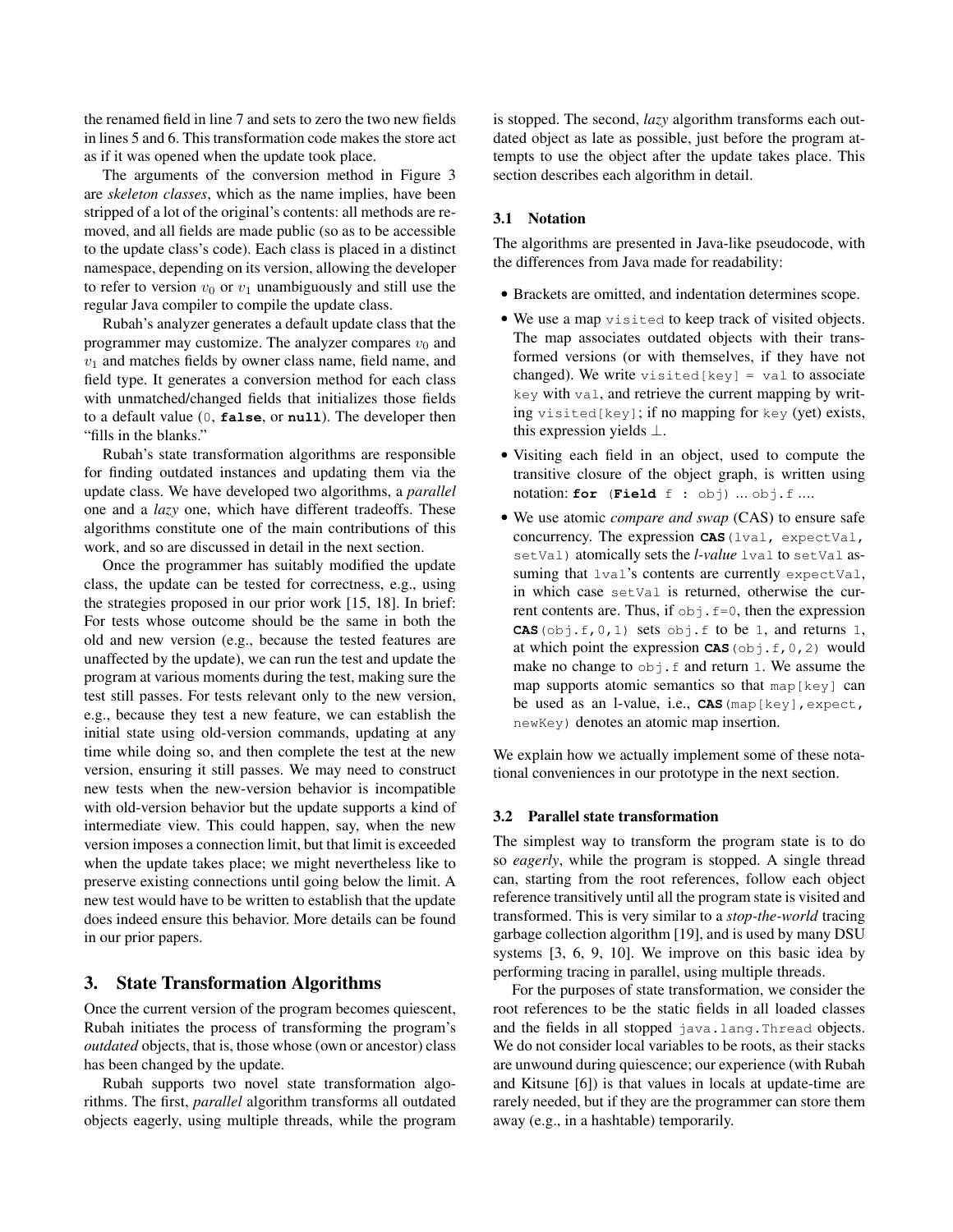```
1 Map visited;<br>2 TaskOueue cu
     2 TaskQueue queue;
 3
 4 migrate (Object obj) =
        5 if (visited[obj])
 6 return visited[obj];
 7 Class c = obj.getClass();<br>8 Class newC = Rubah.mapCla
 8 Class newC = \text{Rubah}.\text{mapClass}(c);<br>9 Object newObj:
9 Object newObj;<br>10 if (newC != c)
10 if (newC != c)<br>11 newObj = Rub
           11 newObj = Rubah.new(newC);
12 Rubah.convert(obj, newObj);<br>13 else
         13 else
14 newObj = obj;<br>15 Object mapped =
15 Object mapped = map(obj, newObj);<br>16 if (mapped != newObj)
         16 if (mapped != newObj)
17 return mapped;<br>18 traverse (newObj)
18 traverse(newObj);<br>19 return newObj.
         return newObj;
\frac{20}{21}21 ST:traverse (Object obj) =
22 for (Field f : obj)<br>23 obj.f = migrate(o)obj.f = migrate(obj.f);24
25 ST:map(Object pre, Object post) =
26 visited[pre] = post;<br>27 return post;
        return post;
28
29 MT:traverse (Object obj) =
\begin{array}{ll}\n 30 & \text{for (Field f : obj)} \\
 31 & \text{Task } t = \text{new Task}\n \end{array}31 Task t = new Task()<br>32 { obj.f = migrate\{\nabla \cdot \phi : f = \text{migrate}(\nabla \phi \circ f) : \}33 queue.add(t);
34<br>35
35 MT:map(Object pre, Object post) =
         36 return CAS(visited[pre], ⊥, post);
```
Figure 4. Parallel state migration algorithm

Figure 4 shows the parallel state transformation algorithm as well as a single-threaded variant, for comparison. The main code is in the migrate method. The traverse and map methods differ for the single- and multi-threaded variants, and their code is prefixed with labels ST and MT, respectively, in the figure.

The algorithm calls migrate(o) for each root object o. This method starts by looking up the object in the map (line 5). If not present, it proceeds to map the old class to the new one by calling method **Rubah**.mapClass (line 8) which, for argument class  $\circ$ , returns either class  $\circ$  if the update does not modify c; or the updated version of outdated class c. For outdated objects, the algorithm creates an instance of the new class, and transforms the object (lines 11 and 12).

**Rubah**.convert calls instance conversion methods in a hierarchical way similar to how Java calls constructors [20]. Let us consider the case in which classes A and B are updatable, class B extends A, class N is non-updatable, and class A extends N. In this case, to transform instances of class B, Rubah: (1) copies all fields inherited from class N, (2) copies all unchanged fields from class A, (3) calls A's conversion method to transform A's updated fields, (4) copies all unchanged fields from class B, and (5) calls B's conversion method to transform B's updated fields.

After transforming the object, the algorithm marks the object as visited (lines 15 to 17) and traverses the transformed object (line 18). In the single-threaded variant of the algorithm, traversal is done by the method ST:traverse, which simply calls migrate for every field that the object has. In this variant,  $ST:map$  simply updates an object in the map, so the condition on line 16 is always false.

The multi-threaded algorithm uses a **TaskQueue** to coordinate state transformation among multiple threads. The multi-threaded object traversal (method MT:traverse) creates tasks to do object transformation for each field (line 33). Each task, itself, creates further tasks and the algorithm finishes when the task threads complete with an empty queue.<sup>3</sup>

Multiple threads read from and write to the visited map concurrently and there is a possibility of races. In particular, it is possible for one thread to read the map (line 5), find it empty, and then create a new object to store in the map (line 15). Before this new object is stored in the map, however, another thread could follow the same path, and ultimately overwrite the object stored by the first thread, leading to an inconsistency in the transformed heap.

The multi-threaded algorithm solves this problem by using **CAS** in its MT:map implementation. If the **CAS** attempts to write the new object but finds the map does not contain ⊥, and thus another thread won the race to write an object there, it simply returns the existing object. Then, on line 16 of migrate, the object mapped is different from newObj and so migrate simply completes since the existing object has already been set.

#### 3.3 Lazy state transformation

Lazy state transformation takes place while the program is running. The goal is to postpone the transformation of each object to the last possible moment. Laziness avoids the significant pause that would otherwise occur for large heaps.

To implement lazy transformation, Rubah uses proxies to intercept control when the program is about to dereference an object o (i.e., read/write one its fields or call a method) that is not completely up to date. The proxy does the necessary work to bring the object up to date before allowing the program to continue. To simplify the presentation, we present the algorithm as if every object can behave like a proxy to itself by setting a flag, rather than using a separate object. The start of each method is modified to check the proxy flag, and perform the necessary work if the flag is set, before executing the original method body.<sup>4</sup> We discuss the actual implementation in Section 4.3.

 $3$  We notate tasks (line 31 to line 32) using braces, which form the boundary of a closure:  $\circ$ b  $\dot{ }$  and  $\dot{ }$  are free variables inside task  $\dot{ }$  resolved to those in the lexical scope (i.e., the variables defined in lines 29 and 30, respectively). <sup>4</sup> We discuss how Rubah handles all other ways in which proxies may be dereferenced, such as field access, in Section 4.3.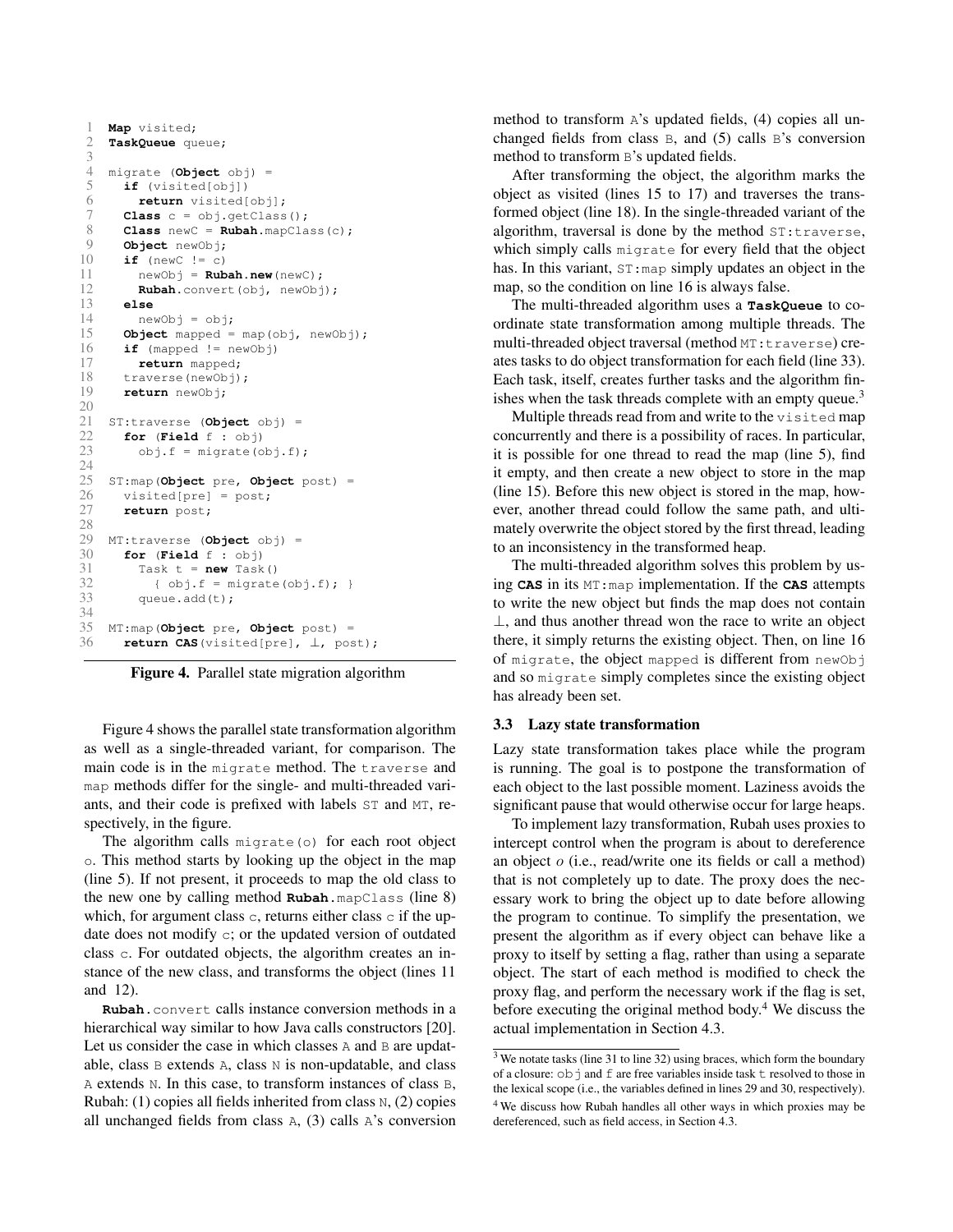```
1 Map visited;
rac{2}{3}LAZYmigrate (Object obj)
4 LAZYtraverse(obj);<br>5 obj.isProxy = fals
       5 obj.isProxy = false;
6 visited[obj] = obj;
7<br>8
8 LAZYtraverse (Object obj)
9 for (Field f : obj)<br>10 Object ref = obj.
10 Object ref = obj.f;<br>11 if (ref.isProxy)
         11 if (ref.isProxy)
12 continue;
13 else if (visited[ref])
14 CAS(obj.f, ref, visited[ref]);<br>15 continue;
15 continue;
         16 else
17 Class c = ref.getClass();<br>18 Class newC = Rubah.mapCla
18 Class newC = Rubah.mapClass(c);<br>19 if (c \mid m \in \mathbb{R})if (c := newC)20 Object p = Rubah.new(newC);
21 Rubah.convert(ref, p);<br>22 D.isProxy = true;
22 p.isProxy = true;<br>23 p = CAS (visited [r
23 p = CAS(visited[ref], \perp, p);<br>24 CAS(obi.f, ref, p);
24 CAS(obj.f, ref, p);
25 else
              26 ref.isProxy = true;
27
28 Object method (Object ... args)<br>29 if (this.isProxy)
29 if (this.isProxy)
30 LAZYmigrate(this);
       // Rest of original method
```
Figure 5. Lazy conversion algorithm. Note that this algorithm assumes that all field accesses from outside a class are via methods (we validate this assumption in our implementation).

#### 3.3.1 Correctness conditions

Any state transformation algorithm is correct if, once the program threads are restarted after reaching quiescence, they only run up-to-date code and access up-to-date state. This is trivially true for the parallel algorithm.

For the lazy algorithm to guarantee correctness, it ensures that the restarted threads will only ever use objects that are *safe to access*.

Invariant 1: After the update, the program only uses objects that are safe to access

An object  $\circ$  is safe to access if and only if (1)  $\circ$ 's class is not outdated, and  $(2)$  either  $\circ$  is a proxy (i.e., its proxy flag is set) or all of its fields are safe to access. By ensuring this invariant, we ensure that whenever the program uses an object, the object is either up to date or a proxy. In the latter case, the algorithm updates the proxied object's fields so that they are safe to access and uninstalls the proxy before letting the program use the (now up-to-date) object. This approach causes the object graph to have a clear *frontier* between the up-to-date and partially updated program state that is composed of proxies. This frontier starts at the root references and expands outward as more proxies get dereferenced.

In addition to this core invariant, the lazy algorithm maintains another important invariant, which is that all objects mapped to by visited are safe to access.

**Invariant 2:** If visited[o] = p then p is safe to access

As we shall see shortly, this invariant helps ensure that after converting a proxy object to one that is up to date, the latter is safe to access.

#### 3.3.2 Algorithm

Figure 5 shows the lazy state transformation algorithm. The algorithm first handles the roots by running the loop on line 9, where each field  $\circ$ bj.f considered is a root reference (e.g., a **static** field). Lines 17 to 19 test if each referred object needs to be transformed. If not, the algorithm simply proxies the object (line 26). Otherwise, the algorithm creates an object of the new class without running any constructors (line 20), runs the conversion code to initialize the new object using the state of the outdated object (line 21), proxies the new object (line 22), marks the old object as visited (line 23), and sets the original reference to point to the new object (lines 24). (Recall from Section 3.1 that the first argument of **CAS** is treated as an l-value, not an r-value.) Note that assigning visited  $[ref]$  to p on line 23 satisfies invariant 2 because p is not outdated, and is a proxy. Objects are transformed only once: aliased proxies are skipped (lines 11–12) and aliased objects are set to the correct, safeto-access object (lines 13–15). For now, assume that the **CAS** operations on lines 14, 23, and 24 always succeed; their role shall become evident later on this section.

At this point all root references refer to proxies. Invariant 1 is therefore true and Rubah can safely start running each paused thread's run/main method at the new version, beginning the process of control-flow migration. Assuming that all accesses to objects are via method calls, then the next method call on an object will be to a proxy. We assume all methods have been modified according to the bottom of the figure: the program calls method LAZYmigrate (line 30), which traverses the proxy (line 4) using LAZYtraverse. As explained above, this method ensures all of the proxy's fields are safe to access. Each field is already a proxy (line 11), is made into a proxy (lines 22 and 26), or was previously visited (line 13), in which case we update it with the new version from the map. Invariant 2 ensures that this new version is safe to access. Once a proxied object is traversed, LAZYmigrate uninstalls the proxy (line 5), and marks the object as visited (line 6) by mapping the object to itself. Doing so satisfies invariant 2 since the object's fields are all safe to access. This fact also ensures invariant 1 when, at line 31, we start running the object's code.

Now let us revisit the uses of **CAS** in the algorithm. If an object is aliased, several threads might find it concurrently and try to transform it. All these threads race to mark the outdated object as visited. We consider that objects become visited only when they are registered in the visited map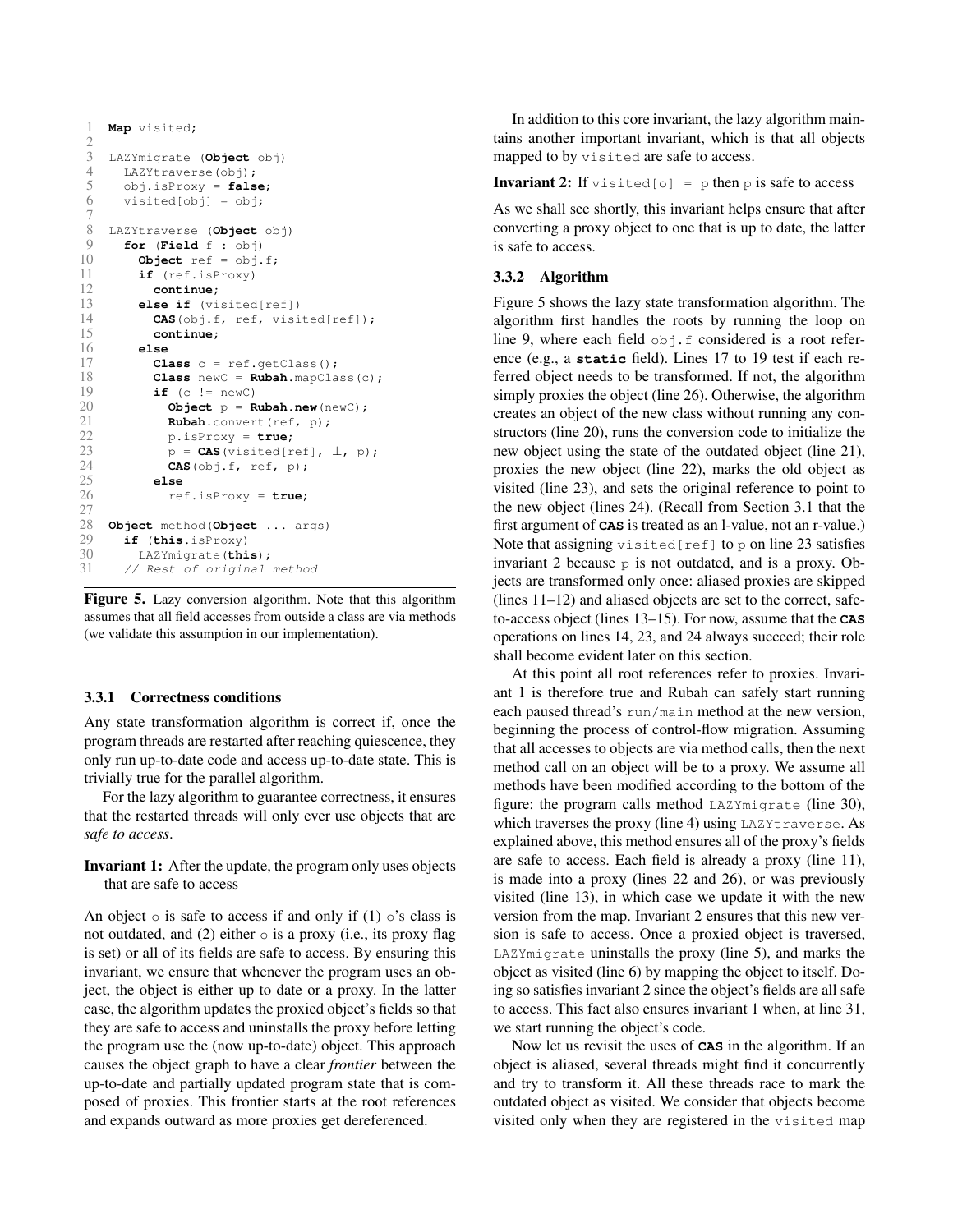such that, for object o, visited[o]  $\neq \bot$ . Line 23 ensures that only one thread wins the race and all the threads use the same transformed object. As a consequence, the conversion methods that the developer writes may be called more than once for the same outdated object. Therefore, all the conversion methods must be idempotent.

There are two more uses of **CAS** we can justify with an example. Suppose two threads  $T_1$  and  $T_2$  race to mark the same object  $o_1$  as registered, which is referred to by  $o_2$ . f. Furthermore, suppose  $T_1$  wins and  $T_2$  is not scheduled to run for a long while after executing line 23.  $T_1$  finishes running method LAZYtraverse, then finishes running method LAZYmigrate, and then starts executing the new program version's code. Suppose that now  $T_1$  performs  $o_2$ .  $f = o_3$ while executing the program code. At this point  $T_2$  runs again and executes line 24.  $T_2$  cannot be allowed to perform  $o_2$ .  $f = p$  because that would overwrite  $o_3$ , thus changing the program's semantics and introducing an error. That is why line 24 has a **CAS** operation, **CAS** ( $o_2$ ,  $f$ ,  $o_1$ ,  $p$ ), which in this case (correctly) fails for  $T_2$ . This race is also the reason for the **CAS** operation in line 14.

Assuming that the visited map is wait-free, this algorithm is trivially *wait-free*: all operations are guaranteed to finish in a bounded number of steps because there are no loops.

# 4. Implementation

Rubah is the first DSU system for Java that is both fullfeatured (flexibly handling release-level updates) and VMindependent. This section details how Rubah's driver actually performs a dynamic update once one becomes available. Our implementation is written in roughly 9KLOC of Java, and makes use of the ASM bytecode rewriting tool [1].

#### 4.1 Name Mangling

Rubah renames updatable classes to distinguish those of different (past and future) versions. A class named AppClass gets renamed to AppClass<sub>\_0</sub> in version  $v_0$  and AppClass<sub>11</sub> in version  $v_1$ . For brevity, in the following text we write  $C_0$  for  $C_0$  and  $C_1$  for  $C_1$ . Changing the name of a class might break some reflection calls, such as **Class**.forName. Rubah rewrites all invocations of these methods to call Rubah's API instead (e.g. **Rubah**.classFor-Name), which provides the same semantics and accounts for name mangling.<sup>5</sup>

#### 4.2 Class replacement

After the updater signals that an update is ready (step 6 in Figure 1), the driver will load the new classes. Rubah generates a new class  $C_1$  for each class C in the new version of the program, even if class  $C$  is unchanged from the previous version. As a consequence, Rubah must transform all instances of  $C_0$  to instances of class  $C_1$ . But executing the state transformation algorithms for objects of classes that did not change would be inefficient. Rubah takes advantage of how the JVM lays out objects in memory to avoid such transformations.

HotSpot finds the class to which any object belongs by looking for that object's \_klass reference at a fixed offset within the object (Jikes and OpenJDK have a similar object layout). If two classes  $A$  and  $B$  define the same fields in the same order, we can turn an instance of A into an instance of  $B$  by simply modifying the  $\bot$ klass reference.

Rubah uses the unsafe operations available in class sun.misc.Unsafe to manipulate \_klass references. If the structure of a class  $C$  does not change between versions, Rubah turns all instances of class  $C_0$  it finds into instances of class  $C_1$  by setting the  $_k$ lass reference. Note that the bodies of the methods might change between versions. In this case, installing a new \_klass also changes the vtable of the object, effectively installing the new methods. This technique is analogous to using HotSwap [21] to install new code for loaded classes. However, this technique does not require the JVM to run in debug mode, which we have found adversely affects JIT performance.

Changing the \_klass reference of an object is potentially unsafe because the code that the JIT emits, e.g. when inlining, assumes that the \_klass does not change. As such, changing the \_klass could crash the JVM. We developed Rubah carefully to ensure that this violation only happens in methods inside of Rubah that never get inlined in the program's code and that such methods never perform any virtual method invocation that might reach the vtable. The GC also uses the \_klass. However, it assumes far less than the JIT engine about the structure of the \_klass and just looks for the relevant metadata at a fixed offset for all objects. Given that both the old and the new \_klass agree on this metadata, this optimization does not cause the GC to crash the JVM.

#### 4.3 State transformation

Our implementation of state transformation largely follows the algorithms given in Section 3, with two exceptions: (1) the visited map is often implemented as an added field rather than entirely as a separate data structure, and (2) the isProxy field is actually implemented by manipulating the \_klass pointer to refer to a proxy class.

Visited map. The visited map from Section 3 marks objects as visited and maps outdated  $v_0$  object instances to their  $v_1$  equivalents as they are transformed. Rather than implement the map entirely as a separate data structure, Rubah adds an extra instance field to updatable and non-updatable classes called \$forward that points to an object's updated version. This approach adds a small per-object overhead, but avoids adding the extra memory pressure at update-time that

<sup>5</sup> The added version suffix should not be too confusing for developers to see during debugging, nor should replacing field accesses with accessor methods, as described in Section 4.3. The standard compiler already inserts accessor methods for use by inner classes to access containing-class private fields.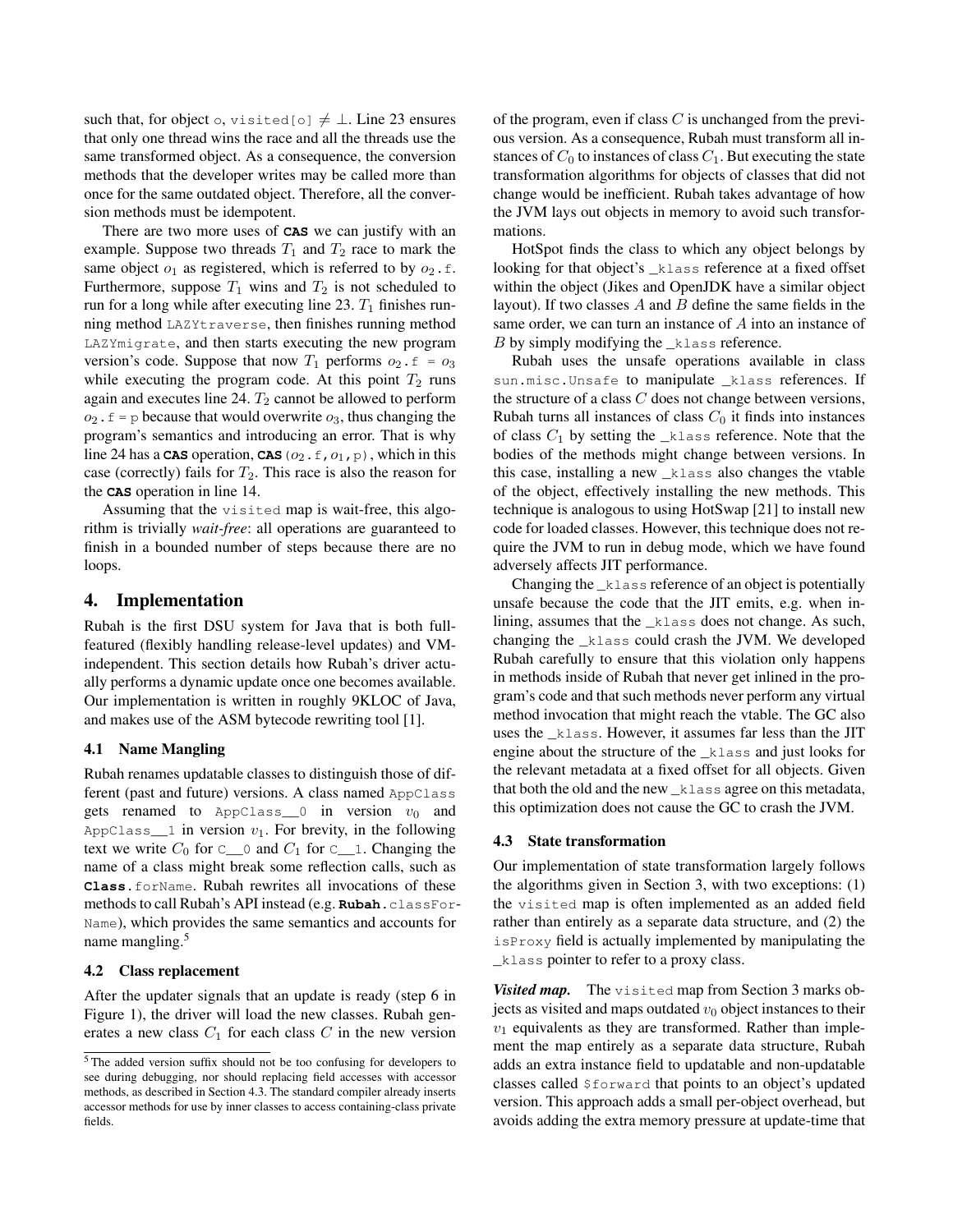a separate data structure would impose. It also permits more fine-grained concurrency control: reading or writing the forwarding pointer can be done with a regular compare-andswap operation.

Unfortunately, not all classes can be changed to add this new field. For instance, the JVM directly accesses the fields in all java.lang.Reference subclasses by their index. Adding a field changes the index and makes the JVM crash. Also, arrays cannot have extra fields. In these cases, Rubah uses an adaptation of java.util.concurrent.ConcurrentHashMap that provides the same semantics as java. util.IdentityMap. This map supports an atomic operation that checks if a key is present, otherwise inserting a mapping in a single step.

*Lazy Proxies.* Section 3.3 suggests that a proxy is just an object whose added isProxy flag is set, where the flag changes how methods work. Checking this flag would degrade performance at the entrance of every method. Furthermore, given that the JVM JIT optimizer aggressively inlines small methods, the flag check would increase the code size of all methods, making the JIT compiler miss inline opportunities for small methods and thus generate slower code. It would also require an extra field in every class.

Instead, Rubah generates a proxy class to hold the proxy code and turns regular objects into proxies, and proxies back into regular objects, by manipulating the \_klass reference with unsafe operations in the same way we describe in Section 4.2.

Rubah generates a proxy class  $C_P$  for each class C that it loads.  $C_P$  extends  $C$  and overrides all of  $C$ 's methods, redirecting the control flow to Rubah's API.<sup>6</sup> Thus, proxies inherit the fields of the classes they extend, having the same layout as the object they proxy, with the only difference between an object and a proxy is the vtable it keeps.

Changing the vtable through the  $_k$ lass pointer makes proxies intercept virtual method invocations. However, besides those, proxy classes must also intercept other ways that the proxied object might be manipulated, which are field accesses and non-virtual method calls.<sup>7</sup>

For field accesses, Rubah rewrites all field accesses so that they are made through accessor methods, which can be overriden and intercepted by proxy objects. When such accessors are called from within the class's own methods, the JIT safely optimizes the call away by inlining; the only overhead will be due to accesses from outside the class.

For non-virtual calls, there is no issue if the call is made via **this** or **super**, since the current object cannot be a proxy. The only time the receiver of a non-virtual call can be a proxy is when invoking a private method of a different object (having the same class). Rubah places a check before the invocation to ensure that the other object is not a proxy; if it is, it must be transformed. This case is very rare and the extra call does not add any measurable overhead in practice.

*Wait freedom.* The pseudocode of the algorithm given in Figure 5 checks the isProxy flag on line 29 to determine if an object is a proxy, and calls LAZYmigrate if so, before continuing with the body of the original method. In our actual implementation, the \_klass pointer has been modified to point to a proxy class whose methods consist simply of a call to LAZYmigrate, followed by a call to **this**.method(args). Because LAZYmigrate resets the \_klass pointer to that of the original object (equivalent to the resetting of the isProxy flag on line 5 in the pseudocode), this call executes the correct method. However, there is a possibility that another thread could re-proxy the object after line 5 executes. As such, we can view the conditional on line 29 as being a **while** loop, instead of an **if**. Now we must be concerned: Is it possible that a thread will be stuck in the while loop forever, thus violating wait freedom? Fortunately, the answer is 'no'.

Consider the following scenario: An object  $o$  is aliased by two objects such that  $o_1$ .  $f = o_2$ .  $f = o$ . Thread  $T_1$  traverses  $o_1$ . f, proxies  $o$  (e.g., on line 26), and then calls a method on  $o$ . Because  $o$  is a proxy, this prompts Rubah to traverse it, eventually executing line 5. But before  $T_1$  can execute line 6, suppose thread  $T_2$  traverses  $o_2$ . f and, because o is not marked as visited yet, the test on line 13 fails and  $T_2$  reproxies  $o$ . At this point, thread  $T_1$  executes line 6 and returns from method LAZYmigrate. The guard in the notional while loop, replacing the **if** on line 29, is true and LAZYmigrate is called again. However, notice that thread  $T_1$  marked  $\sigma$ as visited in line 6. The next time a thread finds  $o$  while traversing an object, the conditional on line 13 is true, so the object is not be specifically re-proxied again. Therefore, once  $T_1$  executes line 5 the second time, the object will be de-proxied permanently.

The worst case scenario is if half of the threads in the application behave as  $T_1$  and the other half as  $T_2$ , alternately, as in the sketched scenario. However, because there is a bounded number of threads, there is a bounded number of times that a proxy can be installed and uninstalled in sequence for the same object. Assuming that the map visited is wait-free, it follows that there is a bound on the number of steps required for each proxy to break out of its while loop. Therefore, we can state that the implementation of the lazy state transformation algorithm remains *wait-free*.

<sup>6</sup> Rubah removes all **final** modifiers from classes and methods (but not fields) it loads to ensure that every class and method can be proxied. There are some classes in the java.lang package that do not support this, such as java.lang.String, but these classes are never proxied.

<sup>&</sup>lt;sup>7</sup> In Java, calls to private methods are non-virtual, as are calls to methods via **super**.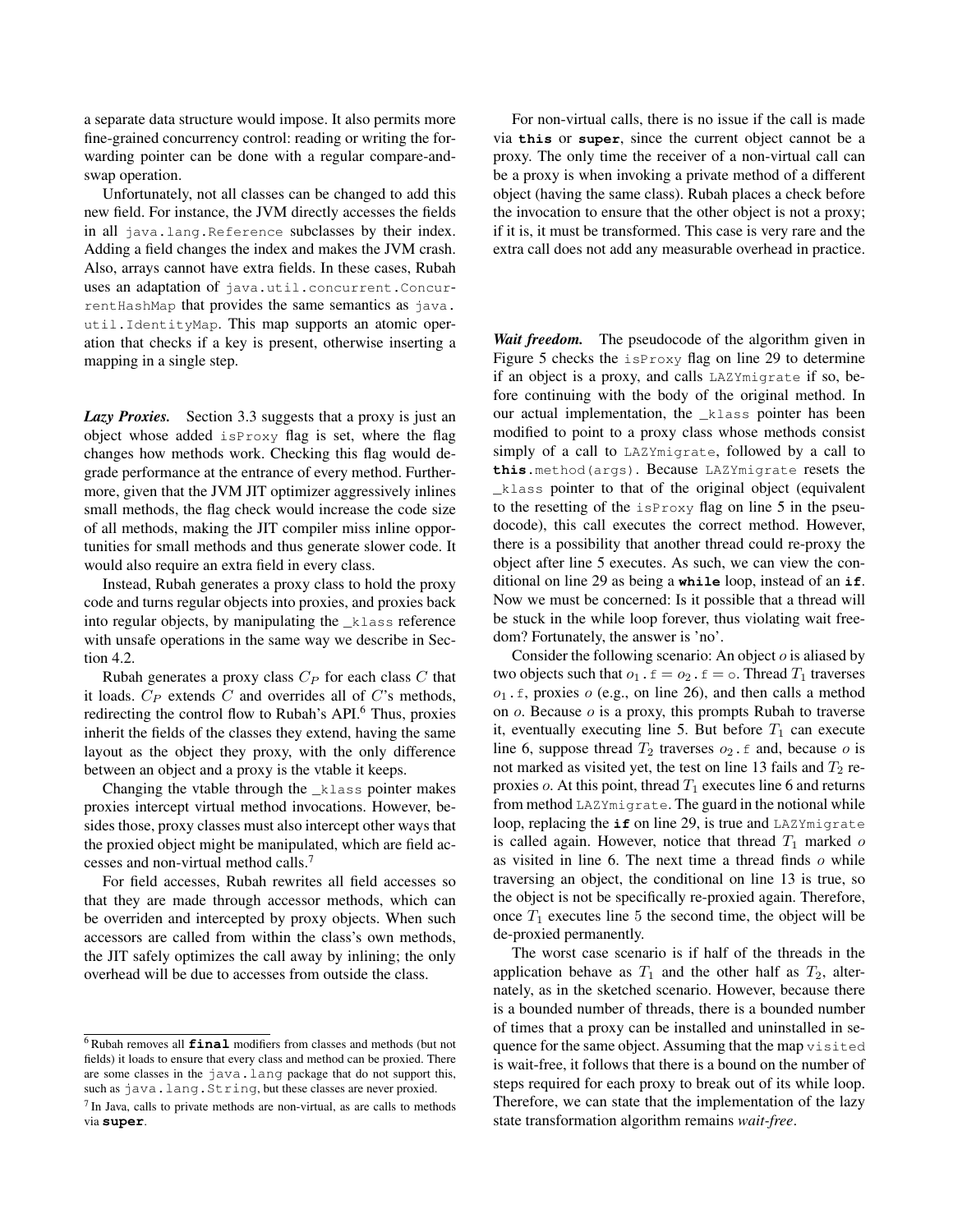## 4.4 Portability assumptions

Rubah was tested on Oracle's HotSpot JVM. It does not modify any part of it, but it relies on a number of assumptions about it. In particular, Rubah (1) uses "unsafe operations" to read fields directly, circumventing access checks and bounds checks, and to compare-and-swap on arbitrary memory locations; and (2) assumes the JVM lays out fields in the same order along the class hierarchy, and places each object's vtable in a fixed location accessible to unsafe operations. Besides Oracle's HotSpot, IBM's Jikes and OpenJDK also satisfy these assumptions.

# 5. Evaluation

This section presents our experimental evaluation of Rubah. We used Rubah to dynamically update five applications:  $H2$ , an SQL DBMS written in Java; Voldemort, a key-value store used by LinkedIn; Jake2, a Java port of the shooter game Quake 2; CrossFTP, an FTP server; and JavaEmailServer, a POP3/SMTP mail server. All five applications are long-running, and maintain important in-memory state (the database/store contents, the game state, and/or the protocol's state for each client) that would be lost on restart. All of our code is available at http://web.ist.utl.pt/ ˜luis.pina/oopsla14.

We used Rubah to install application releases as dynamic updates. The first three columns of table 1 list the application versions, their size, and how they changed between releases. H2 changed considerably in the releases we considered: Among other changes, developers implemented support for new SQL commands/idioms and full-text search, and improved the performance of H2's page store. Voldemort did not change as much: the new release fixes a race and improves throttling when cleaning up data after rebalancing a server cluster. CrossFTP added support for new configuration options for the PASV command and the international character encoding for directory lists. JavaEmailServer added support for limiting the maximum size for incoming messages, maximum delivery attempts before dropping a message, and relaying messages based on the recepient's address. We evaluate Rubah along three axes:

- Programmer effort (Section 5.1) How difficult is it to retrofit an application to use Rubah? How difficult is it to write an update class (which describes how to transform the application's state)?
- Steady-state overhead (Section 5.3) How much slower is the normal operation of the Rubah-retrofitted version of an application than its unmodified version?
- Per update overhead (Section 5.4) How is the performance of an application negatively affected while the update is being installed? That is, how long is the application paused and/or its performance degraded?

## 5.1 Programmer Effort

Table 1 assesses the programming effort to use Rubah on our applications. We retrofitted four versions of CrossFTP, three versions of H2 and JavaEmailServer, two of Voldemort, and one of Jake2 (as other versions lack sufficiently different functionality). The fourth column counts the number of files and lines affected by our retrofit of the application to use Rubah. For all five, we added update points to longrunning loops and added control-flow migration as described in Sections 2.3 and 2.4, respectively.

We placed update points so that each applications reaches them shortly after an update is available. The following paragraphs briefly describe how each application reaches an update point, considering idle and active scenarios.

When idle, all applications wait either for new clients to connect, or for new requests from connected clients. We retrofitted each application so that it can be interrupted while waiting. For H2, CrossFTP, and JavaEmailServer, we changed I/O calls to use Rubah's equivalent interruptible calls that use non-blocking  $I/O^8$  (accounting for 134 and 49 LOC, respectively); Voldemort already uses non-blocking I/O; and Jake2 polls I/O frequently rather than blocking.

When active, each application processes requests from clients: H2 processes SQL commands, Voldemort processes read/store operations, Jake2 processes network frames, Cross-FTP processes FTP commands, and JavaEmailServer processes POP3/SMTP commands. We retrofitted each application so that it finishes processing the current requests it already started processing at the time an update became available, and reaches an update point before starting to process any new requests.

Some applications might take a long time processing requests. For instance, CrossFTP RETR/STOR commands involve sending/receiving an arbitrarily large file over the network. To avoid large periods of quiescence, while the server is not accepting new clients/requests because an update is available but it cannot start the update process because it is executing such a command, we took advantage of the presence of a transfer buffer that CrossFTP fills before sending/receiving data and added an update point reached when the buffer gets filled.

Consistent with our experience with dozens of updates to six C applications using Kitsune [6], the number of changes required is relatively small and not strongly correlated with program size, but rather with its control structure—notice that Jake2 required only 29 lines changed compared to 267 for H2, but is actually larger. Moreover, as indicated by the table, no new changes were required for subsequent versions of H2, Voldemort, and JavaEmailServer. We expect that retrofitting an application to support Rubah is, like Kitsune, a modest, largely one-time cost.

<sup>8</sup> Rubah's I/O library does not support SSL at this point, so we had to comment out CrossFTP's code that uses SSL. Supporting SSL is just a matter of engineering effort.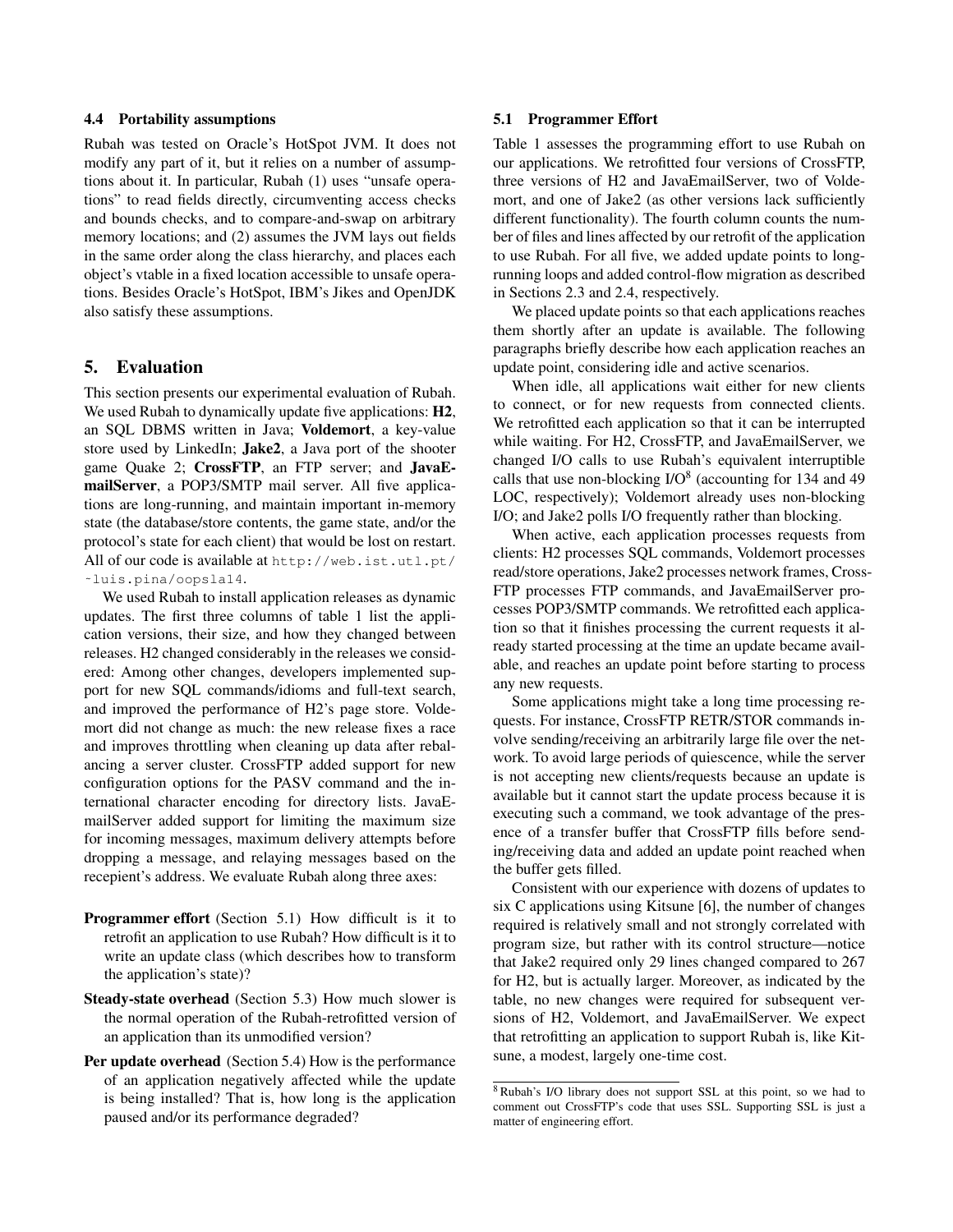|                        | <b>Release</b>    | <b>Release</b>                  | <b>Retrofit</b>      | <b>Update</b>                        |  |  |
|------------------------|-------------------|---------------------------------|----------------------|--------------------------------------|--|--|
| <b>Version</b>         | Code              | <b>Changes</b>                  | <b>Modifications</b> | <b>Class</b>                         |  |  |
|                        | (#lines / #files) | (#classes / #methods / #fields) | (#lines / #files)    | $(\# \text{stab}/\# \text{mod})$ LOC |  |  |
| H <sub>2</sub>         |                   |                                 |                      |                                      |  |  |
| 1.2.121                | 40119/98          |                                 | 267/9                |                                      |  |  |
| 1.2.122                | 40566/98          | 63/149/12                       | Same                 | 106/45                               |  |  |
| 1.2.123                | 40655/99          | 44/86/3                         | Same                 | 40/30                                |  |  |
| <b>Voldemort</b>       |                   |                                 |                      |                                      |  |  |
| 1.5.3                  | 87516/517         |                                 | 175/7                |                                      |  |  |
| 1.5.4                  | 87539/517         | 8/12/2                          | Same                 | 12/2                                 |  |  |
| Jake2                  |                   |                                 |                      |                                      |  |  |
| 0.9.5                  | 85408 / 256       |                                 | 29/2                 |                                      |  |  |
| <b>CrossFTP</b>        |                   |                                 |                      |                                      |  |  |
| 1.07                   | 18221/161         |                                 | 224/8                |                                      |  |  |
| 1.08                   | 18108/161         | 9/20/1                          | Same                 | 16/1                                 |  |  |
| 1.09                   | 18173/160         | 30/58/4                         | $+4/$ Same           | 47/2                                 |  |  |
| 1.11                   | 18435 / 161       | 10/34/11                        | Same                 | 51/23                                |  |  |
| <b>JavaEmailServer</b> |                   |                                 |                      |                                      |  |  |
| 1.3.3                  | 2368/20           |                                 | 183/6                |                                      |  |  |
| 1.3.4                  | 2447/20           | 5/11/1                          | Same                 | 26/2                                 |  |  |
| 1.4                    | 2529/20           | 7/17/3                          | Same                 | 55/9                                 |  |  |

Table 1. Changes between releases and programmer effort to support Rubah. Column *release code* shows the total lines of code, excluding comments and blank lines, and number of files on the original application. Column *release changes* shows the code changes between the previous release, in terms of modified classes, methods, and fields. Column *retrofit modifications* shows how many lines of code we added/modified to support Rubah and how many files were changed. Column *update class* shows the LOC of the automatically generated update class file and the number of its lines we added/modified.

For H2, Voldemort, CrossFTP, and JavaEmailServer, we developed update classes to implement state transformation between the supported versions; the fifth column provides some data about these classes. We can see that stub update classes eased the burden placed on the developer: The maximum number of lines that we had to modify was 45. We tested our updates to H2, Voldemort, and CrossFTP by running standard benchmarks (described shortly), updating while they were underway, and confirming the integrity of the final results.

#### 5.2 Performance Experiments: Setup

We conducted an experimental evaluation to measure Rubah's influence on an application's steady state performance, and its performance at update time. Measurements were carried out on a machine equipped with two Intel Xeon E5520 processors (8 physical cores, 16 logical) and 24GB of RAM running Ubuntu 10.04 (Linux kernel 2.6.32). We used the Oracle JVM version 1.7.0 25 with HotSpot 64-Bit Server VM (build 23.25-b01) configured to use a maximum heap size of 16GB for the server and 2GB for the client.

In all of our experiments, we start the application server process and then launch a separate client process that executes a performance benchmark that interacts with the server and measures its performance. To measure *steadystate overhead* we compare the performance of the unmodified server with that of the Rubah-enabled one—no updates

are performed. To assess *per-update overhead* we update the Rubah-enabled server in the middle of the benchmark run and measure the performance impact of doing so. In addition to performing a real update from one version to the next (which we call a *v0v1* update), we also consider a *v0v0* update, which installs the same version that the program is running, but considers all classes incompatible and transforms all the updatable program state, copying (and not just adjusting the \_klass pointer) all instances while the program state traversal takes place. This is a good approximation of a worst case scenario.

To measure H2's performance, we used the TPC-C benchmark available in the DaCapo benchmark suite [22] as the client process. We can configure the TPC-C benchmark with the number of transactions to run and the size of the database to create before running the workload. The database size is expressed in terms of a *scale factor* with which TPC-C multiplies the number of rows in several tables it creates. The H2 server keeps all data in memory.

Voldemort ships with a performance benchmark that we used as the client process. The benchmark has several configurable parameters. The most interesting are: The number of operations to perform, number of key-value pairs created before running the workload, the size (in bytes) of each stored key, and the ratio of read and write operations performed by the workload. Besides these parameters, we extended the benchmark with support to run the workload for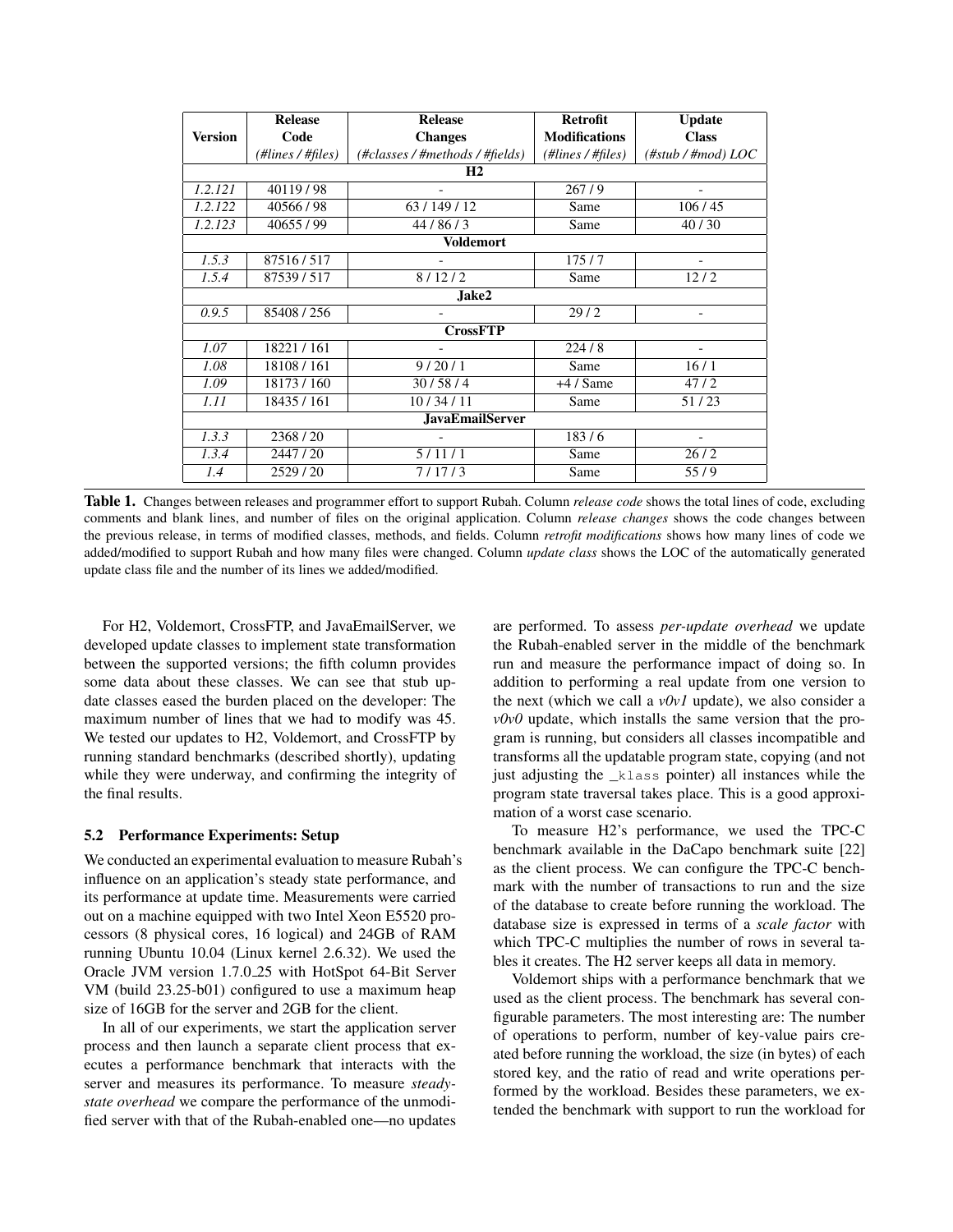a fixed period of time (as opposed to a fixed number of operations). We configured Voldemort's server in a single node setting, with all the data in memory. The benchmark executes a realistic mix of 95% read and 5% write operations [23].

To evaluate CrossFTP, we implemented an FTP benchmark. Existing FTP benchmarks focus on measuring the bandwidth of file transfer, typically downloading/uploading the same file as many times as possible over the duration of the benchmark. This workload does not exercise the parts of a server that deal with other FTP commands, e.g. browsing the file structure. Our benchmark connects to a remote FTP server, randomly browses the directory structure in a depth-first manner, and downloads the first file it finds. The benchmark spawns multiple threads, each one representing one client. We have CrossFTP server a directory tree that is  $D = 2$  levels deep, with each non-leaf folder containing  $W = 10$  sub-folders, and each leaf folder containing a file. Files have random contents with sizes in the range 2MB-300MB following an exponential distribution with a mean size of 50MB. We chose these parameters so that the workload resembles a repository of binary software packages used by current GNU/Linux distributions, which are typically made available through an FTP server.

Jake2 and JavaEmailServer lack an automated performance benchmark. As such we only measure the pause time resulting from applying an update to an idle process; for Jake2 this is a v0v0 update after loading the game state, and for JavaEmailServer it is v0v1 update after startup.

#### 5.3 Steady-state overhead

Table 2 reports the time H2's benchmark took to run 256K transactions on a database with a scale factor of 32; the time Voldemort's benchmark took to run 25M operations over a key-value store populated with 5M entries of size 128 bits, and the bandwidth CrossFTP's benchmark used after a 5 minute run with 8 client threads. From this data, we can claim that Rubah essentially imposes no overhead in normal execution: The performance difference ranges from  $-1.0\%$  to 2.5%, which is well within the noise on modern systems [12].

#### 5.4 Per-update overhead

Installing an update temporarily slows down the application. Rubah pauses the application while waiting for the threads to quiesce, and then while loading the new classes. On top of that, when transforming the program state eagerly, the application remains paused while Rubah threads traverse and transform the heap; when transforming state lazily, the application resumes execution, but it briefly pauses each time it must transform an object. We measure these two effects with two experiments. The first experiment measures the benefits of parallelization to eager state transformation, and the second measures the pause for both the eager and lazy case as well as the impact on post-update performance.

| <b>Version</b>         | Vanilla          | Rubah            | Overhead |  |  |
|------------------------|------------------|------------------|----------|--|--|
| H <sub>2</sub>         |                  |                  |          |  |  |
| Elapsed time (seconds) |                  |                  |          |  |  |
| 1.2.121                | $350.5 \pm 6.4$  | $351.4 \pm 3.9$  | $0.3\%$  |  |  |
| 1.2.122                | $348.8 \pm 7.0$  | $350.0 \pm 3.5$  | $0.8\%$  |  |  |
| 1.2.123                | $347.1 \pm 7.0$  | $350.0 \pm 3.5$  | $0.8\%$  |  |  |
| <b>Voldemort</b>       |                  |                  |          |  |  |
| Elapsed time (seconds) |                  |                  |          |  |  |
| 1.5.3                  | $469.1 \pm 3.1$  | $471.6 \pm 1.3$  | $0.5\%$  |  |  |
| 1.5.4                  | $469.1 \pm 2.5$  | $473.7 \pm 3.5$  | $1.0\%$  |  |  |
| <b>CrossFTP</b>        |                  |                  |          |  |  |
| Bandwidth (Mbps)       |                  |                  |          |  |  |
| 1.07                   | $829.9 \pm 5.5$  | $811.1 \pm 15.6$ | 2.3%     |  |  |
| 1.08                   | $827.8 \pm 3.7$  | $813.7 \pm 6.0$  | $2.5\%$  |  |  |
| 1.09                   | $801.8 \pm 4.9$  | $809.7 \pm 5.5$  | $-1.0\%$ |  |  |
| 1.11                   | $803.5 \pm 14.1$ | $809.1 \pm 3.4$  | $-0.7\%$ |  |  |

Table 2. Results of benchmark runs, with and without Rubah, thus reporting steady-state performance. Reported values are the median and semi-interquartile range of 10 benchmark runs. Overhead is computed by  $(Rubah/Vanilla) - 1$ .

|                        | v0v0           |         | v0v1           |              |  |
|------------------------|----------------|---------|----------------|--------------|--|
| Num.<br><b>Threads</b> | Time (sec)     | Speedup | Time (sec)     | Speedup      |  |
|                        | H <sub>2</sub> |         |                |              |  |
| $\boldsymbol{l}$       | $31.2 \pm 0.7$ | 1       | $18.8 \pm 0.7$ | $\mathbf{1}$ |  |
| 2                      | $19.0 \pm 0.5$ | 1.7     | $12.3 \pm 0.5$ | 1.5          |  |
| $\overline{4}$         | $12.6 + 0.3$   | 2.5     | $9.2 + 0.2$    | 2.0          |  |
| 8                      | $10.0 \pm 0.2$ | 3.1     | $8.2 \pm 0.4$  | 2.3          |  |
| 12                     | $9.3 \pm 0.3$  | 3.3     | $8.1 \pm 0.3$  | 2.3          |  |
| 16                     | $9.2 \pm 0.2$  | 3.4     | $7.8 \pm 0.2$  | 2.4          |  |
|                        | Voldemort      |         |                |              |  |
| $\overline{I}$         | $42.5 \pm 1.0$ | 1       | $29.2 \pm 0.9$ | 1            |  |
| 2                      | $39.5 \pm 1.0$ | 1.1     | $30.4 \pm 1.1$ | 0.9          |  |
| $\overline{4}$         | $22.0 \pm 0.8$ | 1.9     | $18.0 \pm 0.9$ | $1.6\,$      |  |
| 8                      | $13.7 \pm 0.7$ | 3.0     | $12.1 + 1.0$   | 2.5          |  |
| 12                     | $12.6 \pm 0.7$ | 3.3     | $10.6 \pm 0.5$ | 2.8          |  |
| 16                     | $12.0 \pm 0.4$ | 3.5     | $10.7 \pm 0.4$ | 2.7          |  |

Table 3. Elapsed time (in seconds) of parallel state transformation. The first column under each benchmark is the median time and semi-interquartile range, in seconds, required to transform the program state. The second column is the speedup relative to one thread. Reported values are the average and standard-deviation of 10 benchmark runs. The H2 benchmark used a database with a scale factor of 32 and the Voldemort benchmark used a key-value store with 5M entries.

## 5.4.1 Parallelizing state transformation

We configured each benchmark to install an update 10 seconds after populating the server with test data, and measured the time Rubah took to perform parallel transformation. We ran the experiment for both *v0v0* and *v0v1* updates (1.2.121 to 1.2.122 in H2's case) and with a varying number of transformation threads.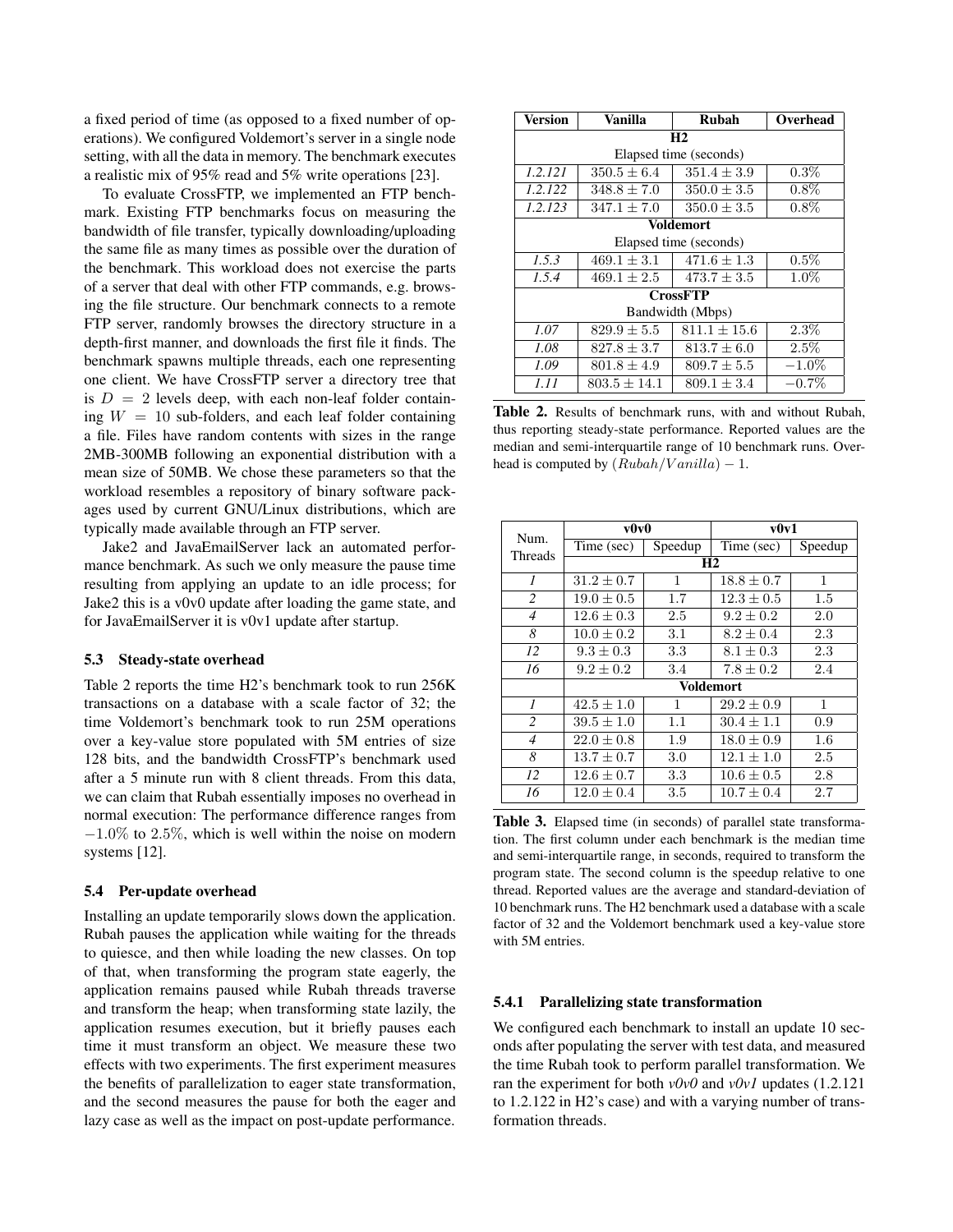Table 3 reports the results for H2 and Voldemort. Cross-FTP, Jake2, and JavaEmailServer keep such a modest amount of program state that increasing the number of threads does not influence the state transformation time. We thus exclude them from this experiment. Comparing to single-threaded transformation, Rubah achieves speedups using up to 16 threads on H2 and Voldemort, despite the fact that the test machine has only 8 physical CPUs. The *v0v0* case has more work to do per object, therefore sees a higher speedup than the *v0v1* case. In Voldemort's case, changing from 1 to 2 threads yields little or no speedup, and sometimes slows down because 2 threads create a much larger number of in-flight conversions, thus creating a larger task queue and triggering more garbage collections. Adding more threads amortizes this added memory pressure.

#### 5.4.2 Update-time performance

Our second experiment considers how the length of the pause caused by the state transformation varies with algorithm/heap size, and how an update affects the program's subsequent performance.

We approximate the pause due to an update by measuring the maximum server latency that the client ever experiences during the benchmark run; we expect that the pause induced by an update will dwarf the normal latency a client would experience. For H2, we keep track of the time each successful<sup>9</sup> SQL command takes to execute; for Voldemort, we keep track of each store read/write; and, for CrossFTP, we keep track of the time the server takes to reply to each CWD/LIST command and the time it takes to fill a 4MB transfer buffer when downloading a file.

For H2, the benchmark executes 256K transactions, while for Voldemort we run its standard benchmark for 20 minutes. We install an update at time T=60 seconds for H2 and T=300 seconds for Voldemort, to give each program time to reach peak performance. For CrossFTP, we ran our benchmark for five minutes and installed the update at T=10 seconds. For Jake2 and JavaEmailServer we perform the update after the servers are loaded and initialized, while idle (since we had no good automated benchmark). We run the benchmarks for *v0v0* and *v0v1* (1.2.121 to 1.2.122 in H2's case, 1.08 to 1.09 in CrossFTP's case, and 1.3.4 to 1.4 in JavaEmailServer's case).

*Jake2, CrossFTP, and JavaEmailServer.* Table 4 presents the measured pause times. For Jake2, both the parallel and lazy algorithms induce short pauses. We confirmed that the update was non-disruptive by playing several matches of Quake2 while performing the update; the Quake2 client already tolerates network latency and the Jake2 server keeps a very small program state.

| Size                   | v0v0            |                 | v0v1            |                 |  |
|------------------------|-----------------|-----------------|-----------------|-----------------|--|
|                        | <b>Parallel</b> | Lazy            | <b>Parallel</b> | Lazy            |  |
| H2                     |                 |                 |                 |                 |  |
| 32                     | $11.0 \pm 0.3$  | $3.3 \pm 0.2$   | $9.0 \pm 0.1$   | $3.1 \pm 0.1$   |  |
| 64                     | $20.9 \pm 0.8$  | $3.7 \pm 0.4$   | $15.3 \pm 0.6$  | $3.7 \pm 0.1$   |  |
| 128                    | $71.0 \pm 1.2$  | $4.0 \pm 0.5$   | $30.9 \pm 0.9$  | $3.7 \pm 0.3$   |  |
| <b>Voldemort</b>       |                 |                 |                 |                 |  |
| 1M                     | $4.9 \pm 0.3$   | $1.5 \pm 0.3$   | $4.4 \pm 0.4$   | $1.9 + 0.4$     |  |
| .5M                    | $13.5 \pm 1.0$  | $1.6 \pm 0.6$   | $10.7 \pm 0.8$  | $2.2 \pm 0.5$   |  |
| 10M                    | $24.7 \pm 1.8$  | $1.6 + 0.5$     | $19.1 \pm 2.1$  | $2.2 \pm 0.5$   |  |
| 15M                    | $158.2 \pm 7.1$ | $1.8 \pm 0.5$   | $107.4 \pm 0.8$ | $2.4 \pm 0.4$   |  |
| Jake2                  |                 |                 |                 |                 |  |
|                        | $1.5 \pm 0.1$   | $1.2 + 0.1$     |                 |                 |  |
| <b>CrossFTP</b>        |                 |                 |                 |                 |  |
|                        | $0.33 \pm 0.04$ | $0.35 \pm 0.08$ | $0.35 \pm 0.07$ | $0.44 \pm 0.06$ |  |
| <b>JavaEmailServer</b> |                 |                 |                 |                 |  |
|                        | $0.11 \pm 0.01$ | $0.09 \pm 0.01$ | $0.10 \pm 0.01$ | $0.09 \pm 0.02$ |  |

Table 4. Pause time (in seconds) required to install each update under various heap sizes. Reported values are the median and semiinterquartile range of 10 benchmark runs. The first column is the size that each benchmark used to populate the server with test data (scale factor for H2 and number of key-value pairs for Voldemort). The parallel transformation used 16 threads.

CrossFTP and JavaEmailServer also have small pause times. These programs keep a modest amount of program state—consisting of meta-data about each connected client (e.g. current working directory, transfer mode, permissions for CrossFTP; authentication state, list of messages, message being composed for JavaEmailServer)—so Rubah takes little time to traverse and transform their state. The parallel algorithm has slightly better results than the lazy algorithm. We report the result of using 16 threads. We interacted manually with JavaEmailServer through a telnet client connected to the POP3/SMTP port while an update was taking place to ensure that the server does not drop connections or session data due to the update process.

*H2 and Voldermort: Parallel transformation.* Now we consider H2 and Voldemort's performance as impacted by Rubah's use of the parallel algorithm.

Table 4 shows the update-time pause for a variety of heap sizes. In particular, for H2 the size column reports the *scale factor* of the database over which the benchmark performs 256K transactions, while for Voldemort the size column reports the number of key-value pairs in the store. The pause times for the parallel algorithm, shown in the second and fourth columns, grow as the heap size grows, as expected. For larger heaps, the update pause causes a pronounced increase in the maximum latency.<sup>10</sup>

<sup>&</sup>lt;sup>9</sup>The TPC-C benchmark issues commands that timeout due to table locking made by other commands. We discard such unsuccessful commands.

<sup>10</sup> Note that the results that Table 4 reports are not directly comparable to those of Table 3; e.g., the numbers in Table 3 for Voldemort are measured for an update taken at T=10 seconds, but for Table 4 the update is at T=300 seconds. For the latter, we measured a heap transformation time of 10.3 seconds for Voldemort v0v1 at 5M (out of the 10.7 second pause reported in Table 4), which is slightly less than the 10.7 seconds reported in Table 3, but within the reported error range.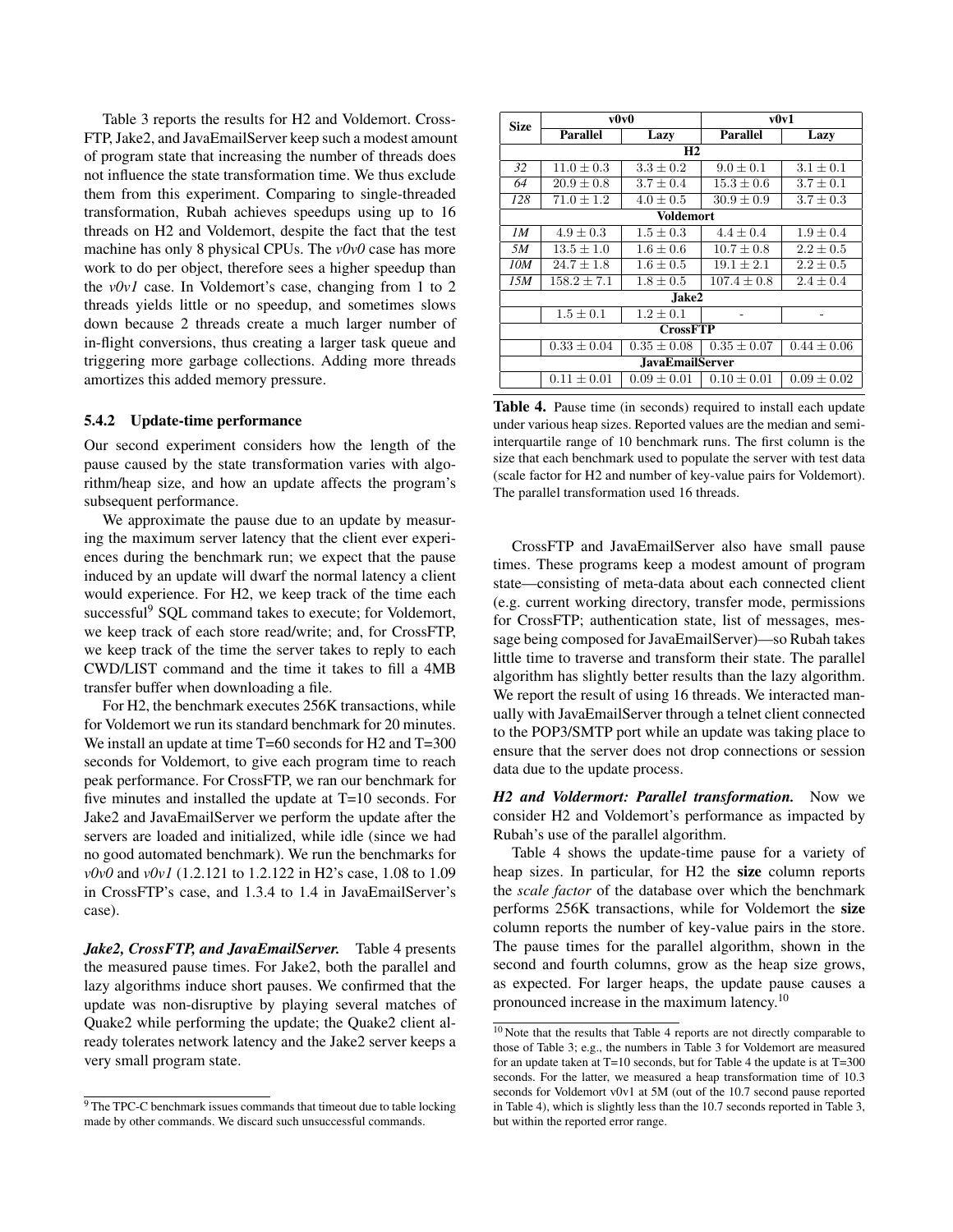

Figure 6. Plotting of Rubah's performance while installing an update under varying heap sizes. Each line shows the performance for a different-sized database (the line label is the scale factor for H2 and the number of key-value pairs for Voldemort). We report the average of 10 benchmark runs. For parallel transformation we used 16 threads. The occasional performance dips are due to garbage collections; their number and magnitude indicate the level of memory pressure.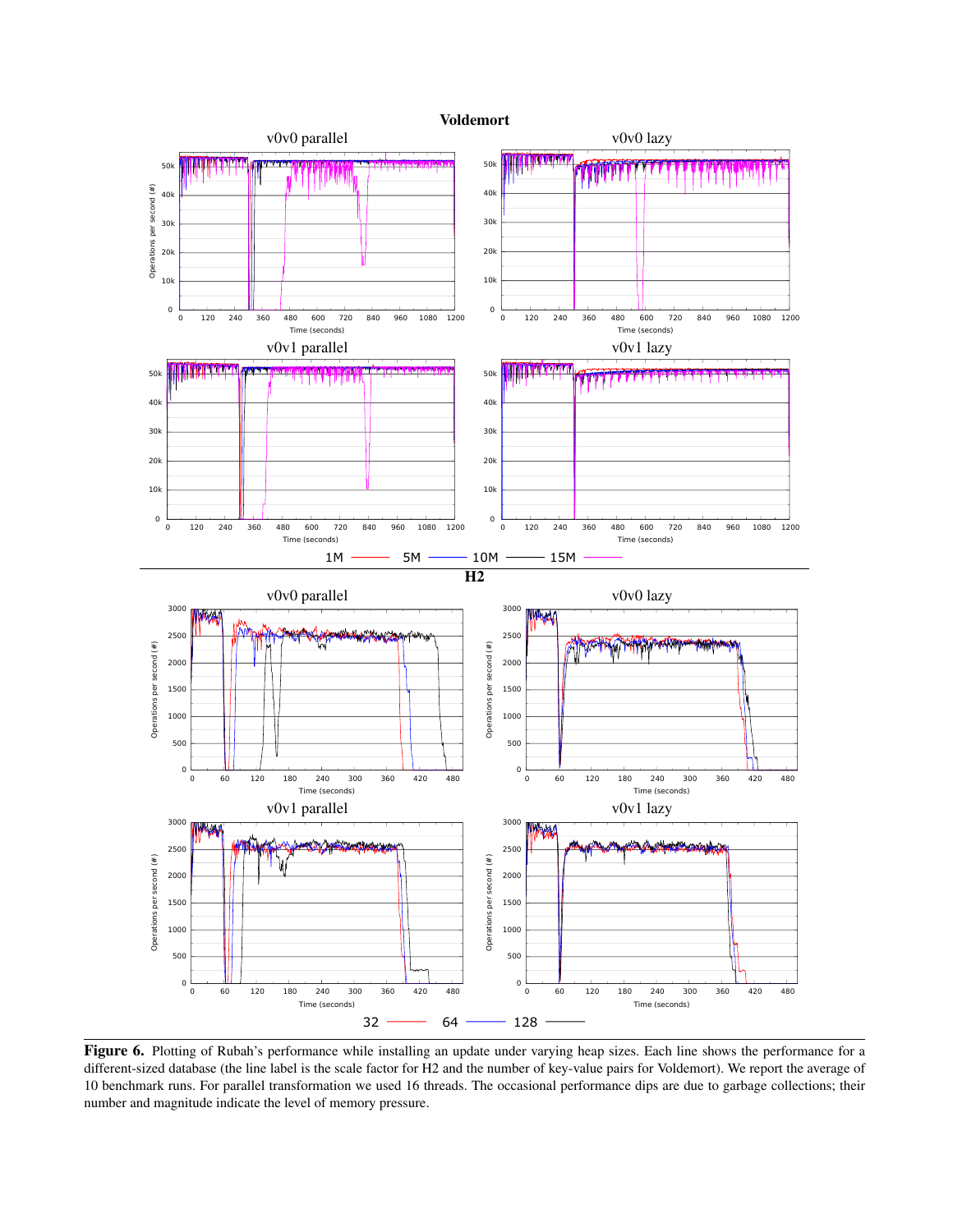Figure 6 visualizes the performance of H2 and Voldemort during the experiment. The figure presents plots where the x-axis is elapsed time, and the y-axis is transactions/operations per second. The left column of charts in the Figure show the results when using parallel state transformation. At the update times we see a performance drop, a pause, and then a rapid rise back toward the pre-update peak. There are two things to notice: First, the update pause increases with the heap size, particularly for *v0v0*, which must traverse all of the heap. Second, we see that performance does not completely return to its pre-update level. We observed a similar drop in steady-state performance on an experiment that traverses the whole heap starting from the root references without making any changes. We thus believe that the performance drop is due to a change in some internal JVM state triggered by the state traversal; we will investigate further to understand the reasons behind the performance drop. We installed a second update for the parallel v0v0 case and confirmed that the performance after the second update reached the same levels as the performance after the first update.

*Lazy transformation.* Now we consider the use of the lazy algorithm with H2 and Voldemort. The right column of charts in Figure 6 plots performance when using lazy transformation. The key feature is the far smaller drop in performance at update-time, after which performance slowly rises, depending on the heap size. Table 4 shows that the update pause is constant regardless of the total heap size, and is quite small compared to the parallel algorithm.

Returning briefly to Figure 6, we note that the experiment also shows that lazy transformation does disproportionately better than the parallel transformation with larger heaps. For Voldemort, the 15M case consumes nearly the entire heap. The parallel transformation makes the GC thrash, triggering numerous full-GC cycles that are not able to free much memory. The lazy algorithm performs much better. It still triggers one full-GC cycle, but that one cycle actually frees enough memory to keep the GC from ever thrashing. We can see a similar thrashing pattern for H2's 128 *v0v0*, even though it happens after the update is installed.

Figure 6 also shows that the lazy algorithm converges very quickly to steady-state performance after the update. Several reasons contribute to this behavior: Converting an object lazily is fast, thus imposing a small performance penalty; the working set of each application is small and constant despite the heap size; and the rate of lazy object conversion drops quickly after the update.

*Post-update performance for lazy transformation.* The post-update drop of peak performance is larger for the lazy case, compared to the parallel one. This happens due to decisions that the JIT compiler takes when optimizing the code immediately after an update, when proxies are present and used frequently. To diagnose this behavior, we ran Oracle's HotSpot JVM with debug flags that log the optimization

decisions the JIT compiler makes.<sup>11</sup> The compilation logs show differences in how the JIT optimizes virtual method invocation after a lazy update.

The JVM supports method dispatch based on the runtime type of the object in which the method is executed — the *receiver*. The JVM uses the object's vtable to choose the most specific concrete method to execute when performing a virtual method invocation. However, looking up the vtable at each invocation is costly and the JVM optimizes for the common cases, as follows:

- 1. Single method always invoked: The JIT compiler inlines the method at the call site, protected with a trap that checks the receiver object type and ensures that the inlined code is correct for each call;
- 2. Two methods always invoked: Similar to 1. The JIT compiler inlines both methods after a conditional branch that jumps to the right method. A trap is also used to ensure correctness;
- 3. More than two methods invoked The JIT inlines the two most frequently invoked methods, as in 2. The JIT emits code to perform a *slow* virtual method call that consults the object's vtable for all the other concrete methods.

After a lazy update, some virtual method invocations are resolved to proxy methods. This affects the JIT compiler's optimization decisions, turning (a) case 1 into 2, (b) 2 into 3, or (c) changing the two methods inlined in case 3. For (a), the size of the optimized code increases due to the extra inlined method. This might prevent the optimized code from being itself inlined elsewhere, resulting in a performance penalty. For (b) and (c), the JIT might decide to inline proxy code. As the program executes after an update, the number of proxies found by the code drops because they get transformed. This optimization thus increases the number of slow virtual method invocations that use the vtable and bypass the inlined code, which in turn yields lower steady-state performance.

We are exploring solutions to this problem, such as implementing a mechanism to reset the JIT compiler on demand, dropping all the emitted code and collected performance metrics; or implementing a flag to keep the JIT compiler from inlining code belonging to particular Java classes. Both options require JVM changes. However, the changes required are minimal and completely backwards compatible.

# 6. Related Work

As mentioned in Section 2, Rubah employs the same approach to whole program updates as Kitsune [6], a DSU system for C; in particular, both systems employ the concepts of control-flow migration and update points. Kitsune's state transformation algorithm is like Rubah's parallel algorithm but uses a single thread. Due to C's weak type system, Kit-

<sup>11</sup> -XX:+UnlockDiagnosticVMOptions -XX:+LogCompilation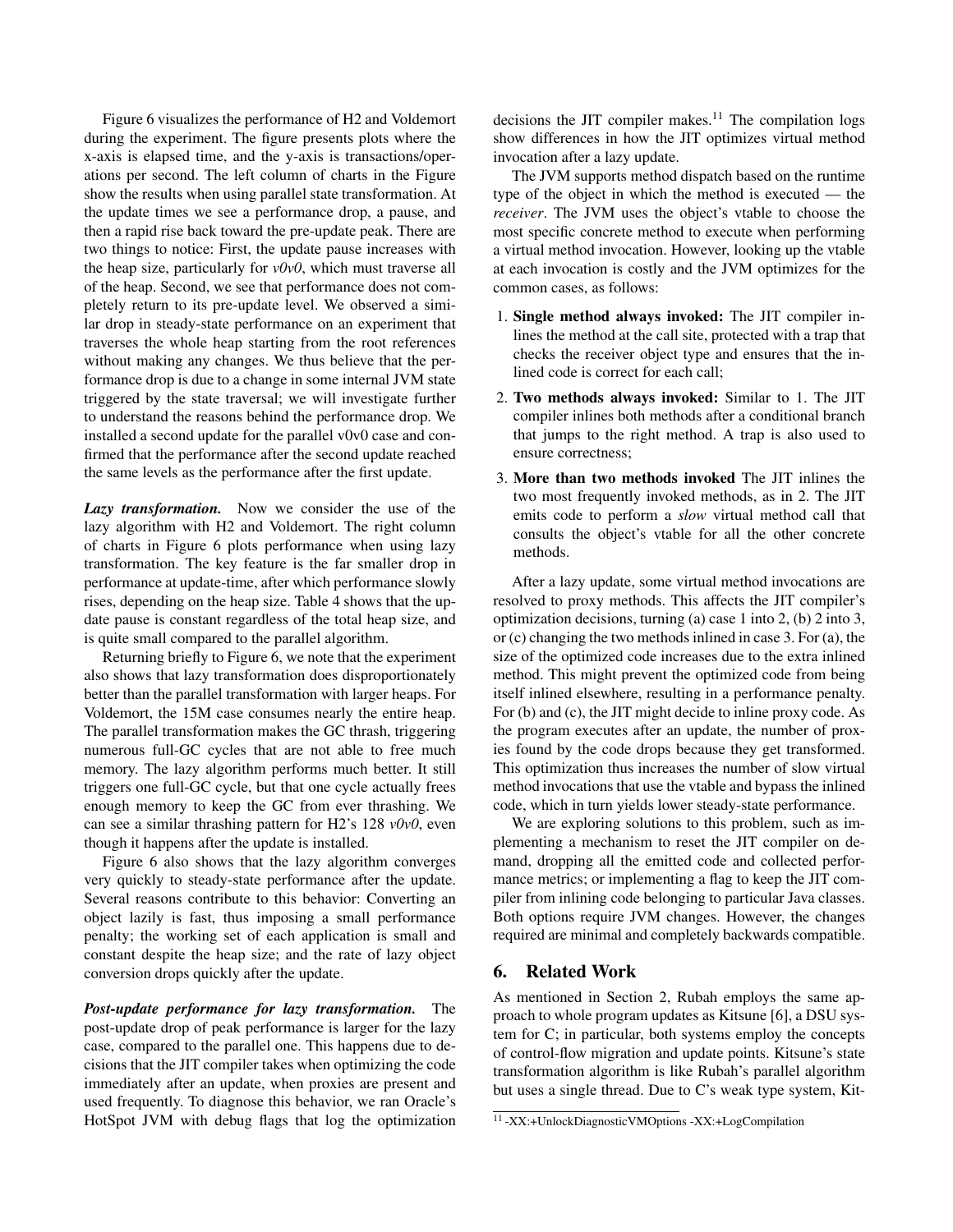sune's compiler cannot always produce a traversal algorithm automatically, and so may require manual assistance. Kitsune uses a domain-specific language to specify state conversions; Rubah's update class is a more compact, and natural, representation for conversions in the Java context.

Rubah's update class bears some similarity to PJama's *bulk conversion* [24] routines. However, these routines work on offline updates of persistent object stores, rather than online updates to running Java programs. PJama also does not use skeleton classes to refer to old/new state unambiguously.

There have been several prior systems that support DSU for Java without requiring VM support. JRebel [25] allows unrestricted changes to the structure of a class (add/remove fields/methods) but not to the class position in the hierarchy, which Rubah supports. JRebel also does not support any state transformation besides the default Java initialization to added fields. DUSC [26] and DUSTM [11] work by inserting proxies as an indirection to every object, and paying the respective steady-state performance penalty, which can be as high as 50% for a similar H2 benchmark.

The JVM itself is a natural place to support DSU. The Oracle JVM supports dynamic updates to method bodies in existing classes [21], for the purposes of enabling "stop-editcontinue" development (JRebel also targets this domain). Full-featured DSU is supported by the JVolve [10] and DCE VMs [9], though even these do not support some changes to the class hierarchy, which Rubah does. Rubah also supports updates in a more timely fashion, as it does not require changed methods to be inactive (i.e., not on the call stack), while JVolve does. Instead, Rubah expects the programmer to use non-blocking I/O so that it can interrupt and unwind threads' call stacks prior to initiating an update, and use control migration code to restart those threads. As such, Rubah can install an update to CrossFTP that JVolve could not support (version 1.07 to 1.08). JVolve also could not install some JavaEmailServer updates for the same reason. Even though we did not test those updates, we believe Rubah would be able to install them.

Implementing DSU services inside the JVM itself makes JVolve and DCE VM able to take advantage of internal mechanisms, such as the garbage collection (GC) and JIT compiling, to implement efficient support for DSU. However, this approach is inherently non-portable. The goal of building Rubah was to show that similarly powerful mechanisms can be built outside the VM while imposing comparable performance and development costs.

The JDrums [8] JVM supports lazy updates using a technique analogous to Rubah's \$forward field. JDrums also uses a conversion class to specify how to transform each class. Rubah is more flexible than JDrums and more performant: JDrums cannot transform data in each object's superclass, it does not support changing existing methods, and it executes only in interpreted mode.

Lazy updates have also been implemented for C. Ginseng implements lazy-updates for both single [4] and multithreaded [5] programs. It uses a proxying approach similar to Rubah's. However, it ensures safety via a per-type mutex rather than via a wait-free algorithm and it does not remove proxies dynamically as objects are converted. POLUS [27] also allows for old and new data to co-exist while the update takes place, and converts old data when it is viewed by new code, on demand. POLUS tracks data changes at a coarser level than Rubah (using page protection).

Our state transformation algorithms have natural analogues in the GC literature [19]: Rubah's eager and lazy algorithms resemble *parallel* and *incremental, concurrent* GC, respectively. There is likely further gain in applying GC ideas to our state transformation algorithms, though DSU requirements are more stringent: GC may delay garbage identification and reclamation (e.g., floating garbage), while state transformation must always be applied prior to access, to bring objects up to date.

# 7. Conclusion

This paper has presented Rubah, the first full-featured, portable DSU for Java that enjoys good performance and is not difficult to use. Rubah's updating model is inspired by the that of the Kitsune updating system for C, inheriting its simplicity and flexibility. Rubah adds the novel notion of an *update class* for specifying how to update the program's state, two new algorithms for performing state transformation: one parallel algorithm that transforms all state at once, and one *lazy* algorithm that transforms state as demanded by post-update execution. Rubah imposes essentially no overhead on steady-state execution, and when using the lazy transformation algorithm imposes short pauses for real-world dynamic updates, recovering its steady-state performance fairly quickly. Rubah still has some performance shortcomings which we are currently addressing. In particular, parallel transformation is slow when using large heaps, and steady-state performance does not completely recover, post-update. We plan to continue to improve our approach, and expand it to new applications.

## Acknowledgments

We thank the anonymous reviewers for the helpful comments on early drafts of this paper. This work was supported by FCT — Fundação para a Ciência e a Tecnologia — under projects PTDC/EIA-EIA/113613/2009 and PEst-OE/EEI/LA0021/2014, by NSF grant CCF-0910530, and by the partnership between UMIACS and the Laboratory for Telecommunication Sciences.

# References

[1] Eric Bruneton, Romain Lenglet, and Thierry Coupaye. ASM: A code manipulation tool to implement adaptable systems. In *In Adaptable and extensible component systems*, 2002.